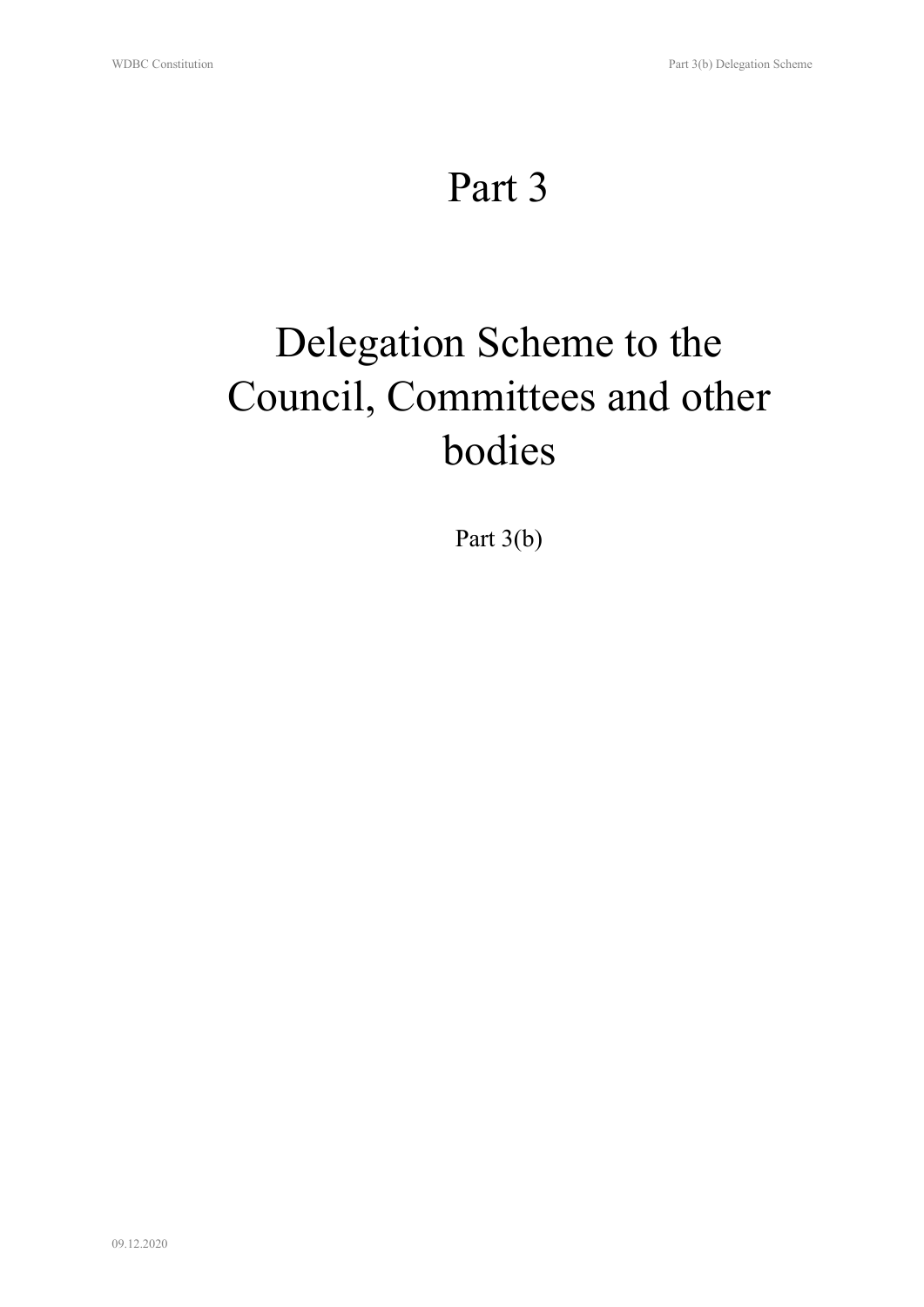# Contents of Part 3 of the Constitution

- 1. Delegation to Council
- 2. Delegation to Committees
- 3. Terms of Reference for Committees
	- Audit Committee
	- Hub Committee
	- Invest to Earn Committee
	- Overview & Scrutiny Committee
	- Development Management & Licensing Committee
	- Standards Committee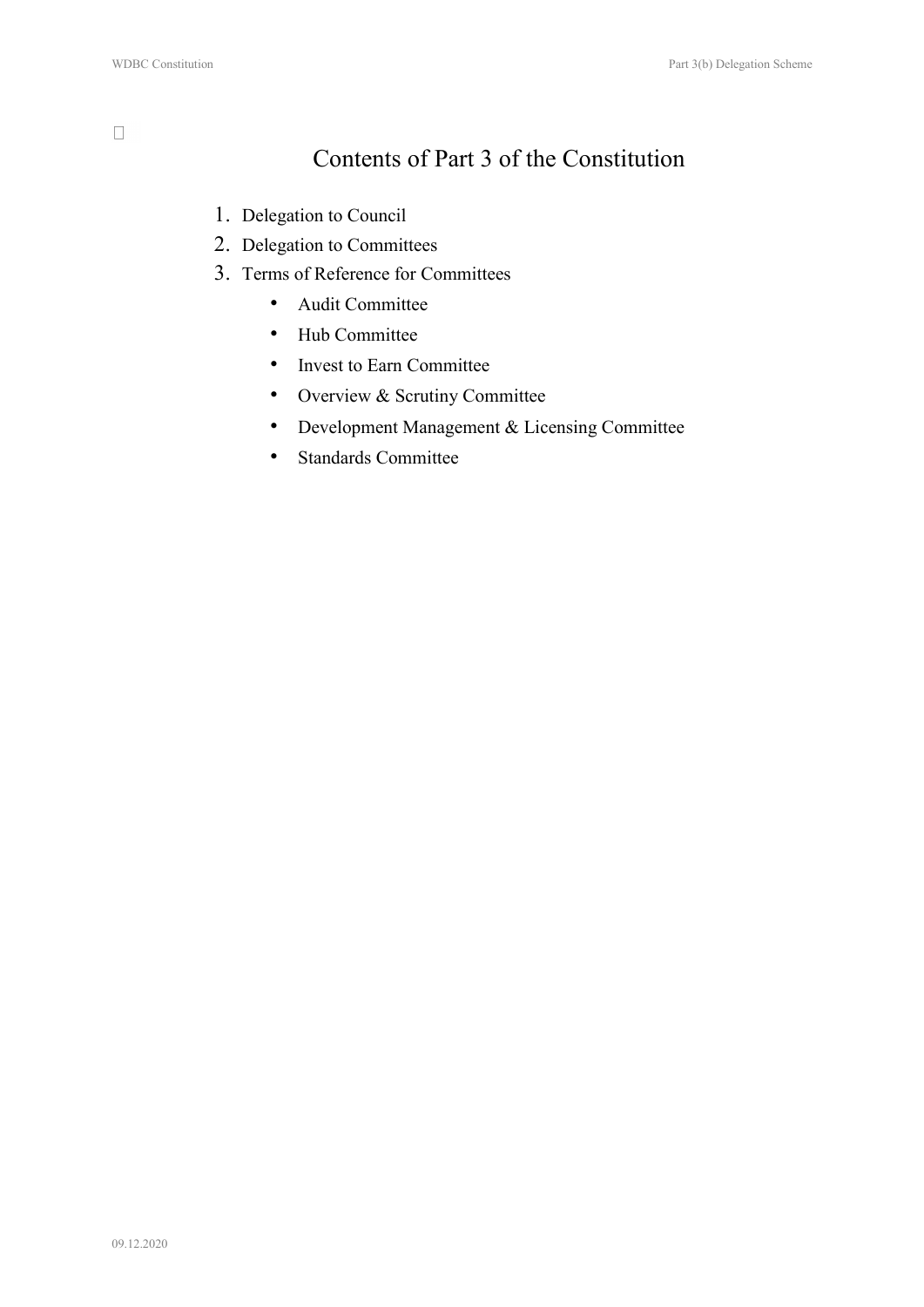# 1. Delegation to the Council

Only the Council may exercise the following functions:

- To adopt and change the Constitution (save minor amendments as authorised in Article 11).
- To approve and adopt the Policy Framework.
- To approve and adopt the Budget.
- To determine the Council's Priorities.
- To appoint the Mayor and Deputy Mayor.
- To appoint the Council Leader and Deputy Leader
- To appoint Committee Chairmen and Vice-Chairmen.
- To agree and/or amend the terms of reference for Committees or bodies of the Council, deciding on their composition and making or revoking appointments to them.
- To appoint representatives to outside bodies (unless the appointment has been delegated by the Council)
- Amendments to the political composition to be reported to next ordinary Council meeting for noting.
- To adopt the Schedule of Meetings for the ensuing year.
- To consider and adopt as appropriate, the recommendations of the Independent Remuneration Panel in respect of the Members' Allowance Scheme, and the level of allowances that can be claimed by members in respect of authorised or approved duties
- To make any decisions which would be contrary to the Policy Framework.
- To determine matters involving expenditure for which budget provision is not made or is exceeded.
- To determine matters which do not fall within the remit of any Committee or body.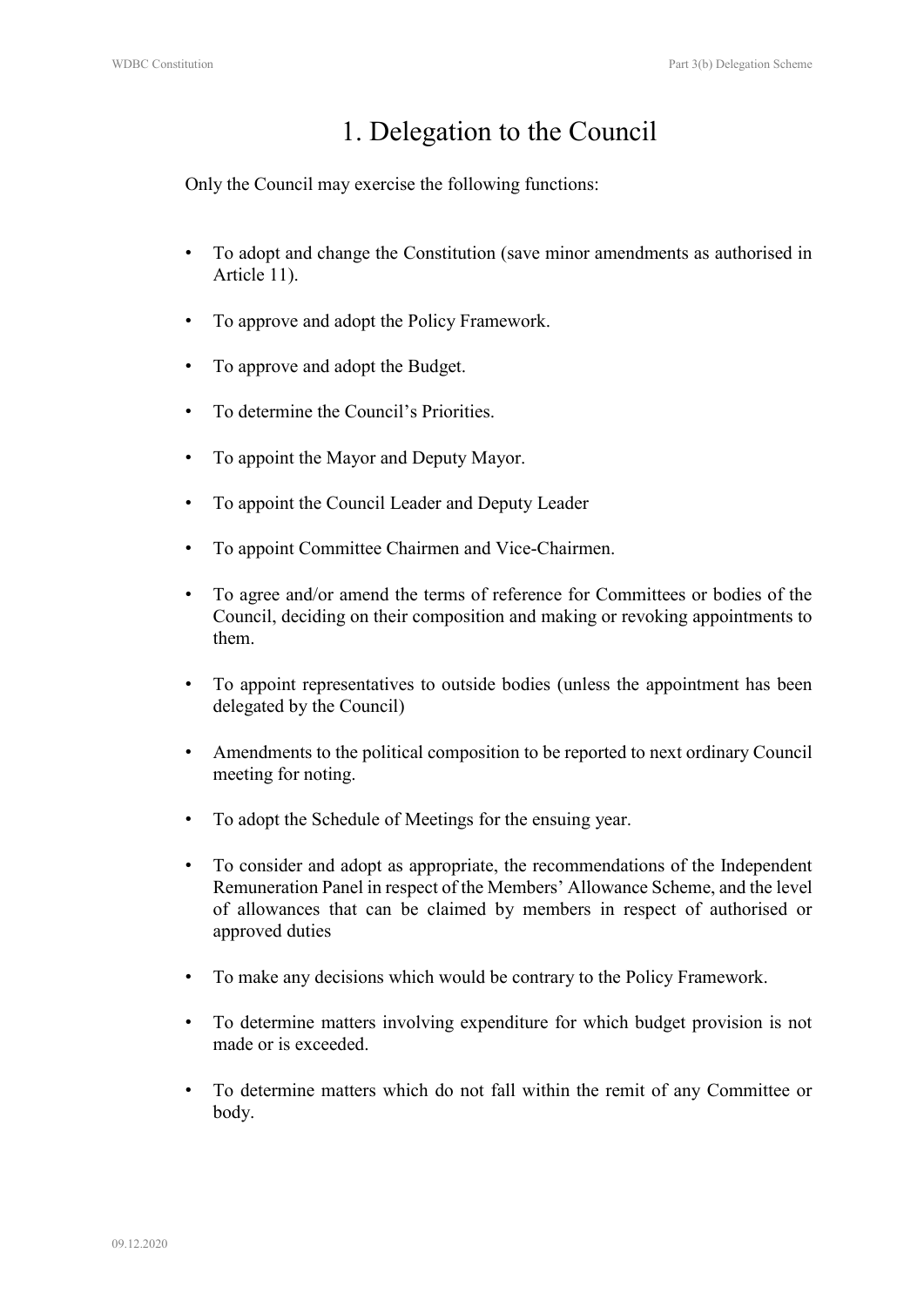- To determine matters affecting, or likely to affect, another Committee or other Council body or where consultation with or approval of that other Committee is required.
- To determine any matters referred to it by a Committee in accordance with Procedure Rule 14.
- To make decisions concerning district boundaries, electoral divisions, wards or polling districts.
- To appoint the Head of Paid Service, Statutory Officers and Proper Officers
- To make, revoke or amend byelaws.
- To borrow money.
- To receive statutory reports from the Head of Paid Service, the Chief Finance Officer or the Monitoring Officer.
- To determine whether or not to accept delegation from another local authority.
- To maintain a system of Internal control that identifies objectives and obligations, the risk of achievement of these objectives and obligations and controls to mitigate the risks
- To approve the Annual Governance Statement and to receive an annual report on the risk management process
- To approve the Treasury Management Strategy and Investment Strategy.
- To consider any matter required by law to be considered by Council.
- To make orders for grouping or ungrouping of Parish Councils, and to make appointments to vacant seats on Parish Councils where not quorate, and to make Community Governance Orders.
- To approve joint arrangements for the discharge of the Council's functions by another local authority

# 2. Terms of Reference for Committees and Subcommittees

Each Committee has delegated authority to decide matters within its terms of reference (except for those matters which are reserved for Council) set out below: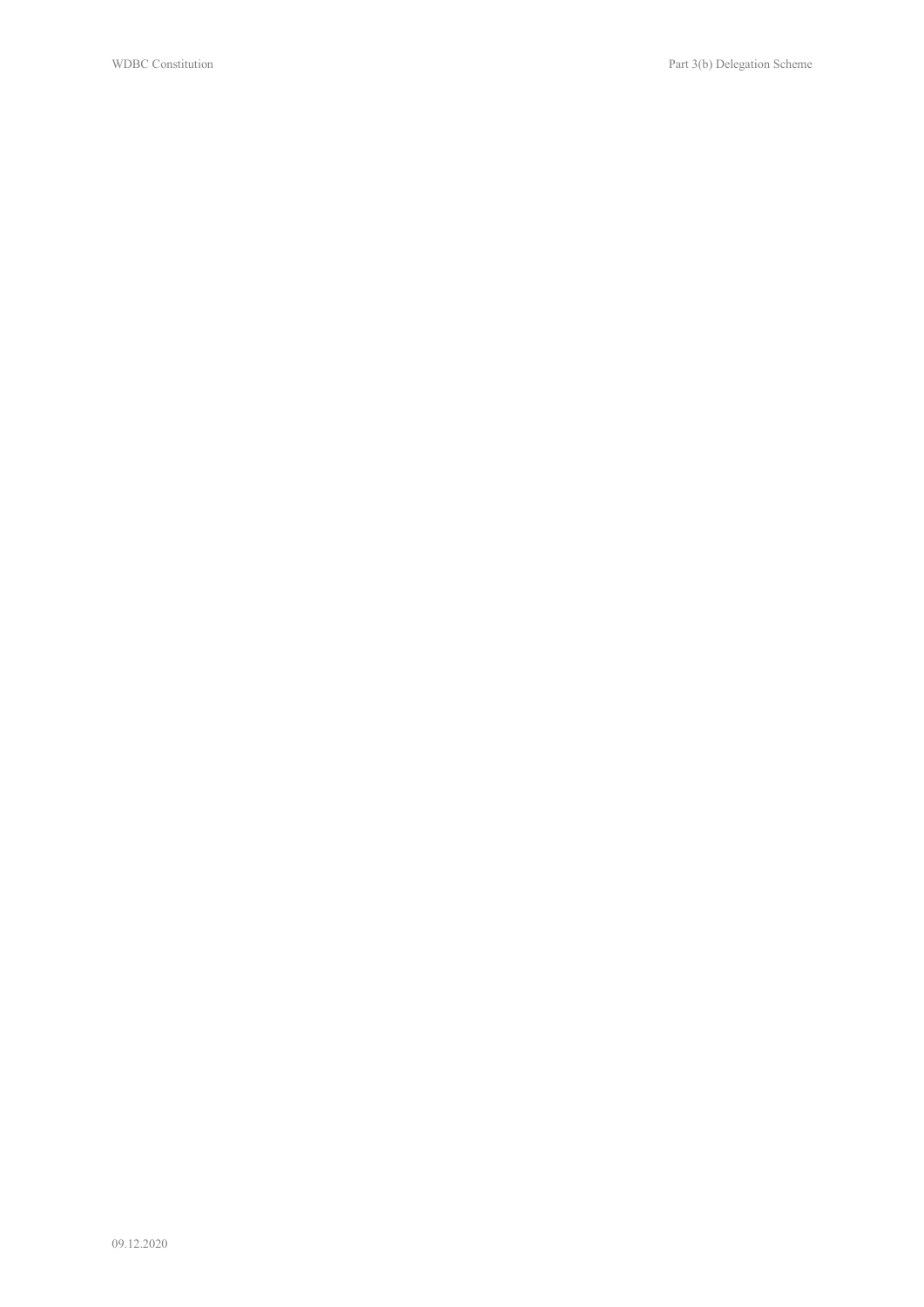### $\Box$ 2.1 Audit Committee

The Audit Committee will provide independent assurance of the adequacy of the risk management framework and the associated control environment, independent scrutiny of the Council's financial and non-financial performance to the extent that it affects the Council's exposure to risk and weakens the control environment and to oversee the financial reporting process.

#### Responsibilities

To carry out the Council's responsibilities for the following areas:

Audit

# Internal Audit

- To consider and approve (but not direct) the Internal Audit Terms of Reference (Charter), Strategy and Audit Plans
- To consider:
	- o Progress on the Internal Audit Plan and summary of internal audit activity, opinions and findings
	- o The Internal Audit Annual Report including an opinion on the Council's overall control environment for the purpose of the Annual Governance Statement
	- o Reports dealing with the management and performance of the internal audit service providers (known as the 'effectiveness of the system on internal audit')
	- o Reports from Internal Audit on agreed recommendations not implemented within a reasonable timescale (known as 'follow up')
	- o Reports on data quality to ensure that all performance information meets data quality standards
- The monitoring of the progress of Internal Audit plans including summaries of Internal Audit reports

To promote: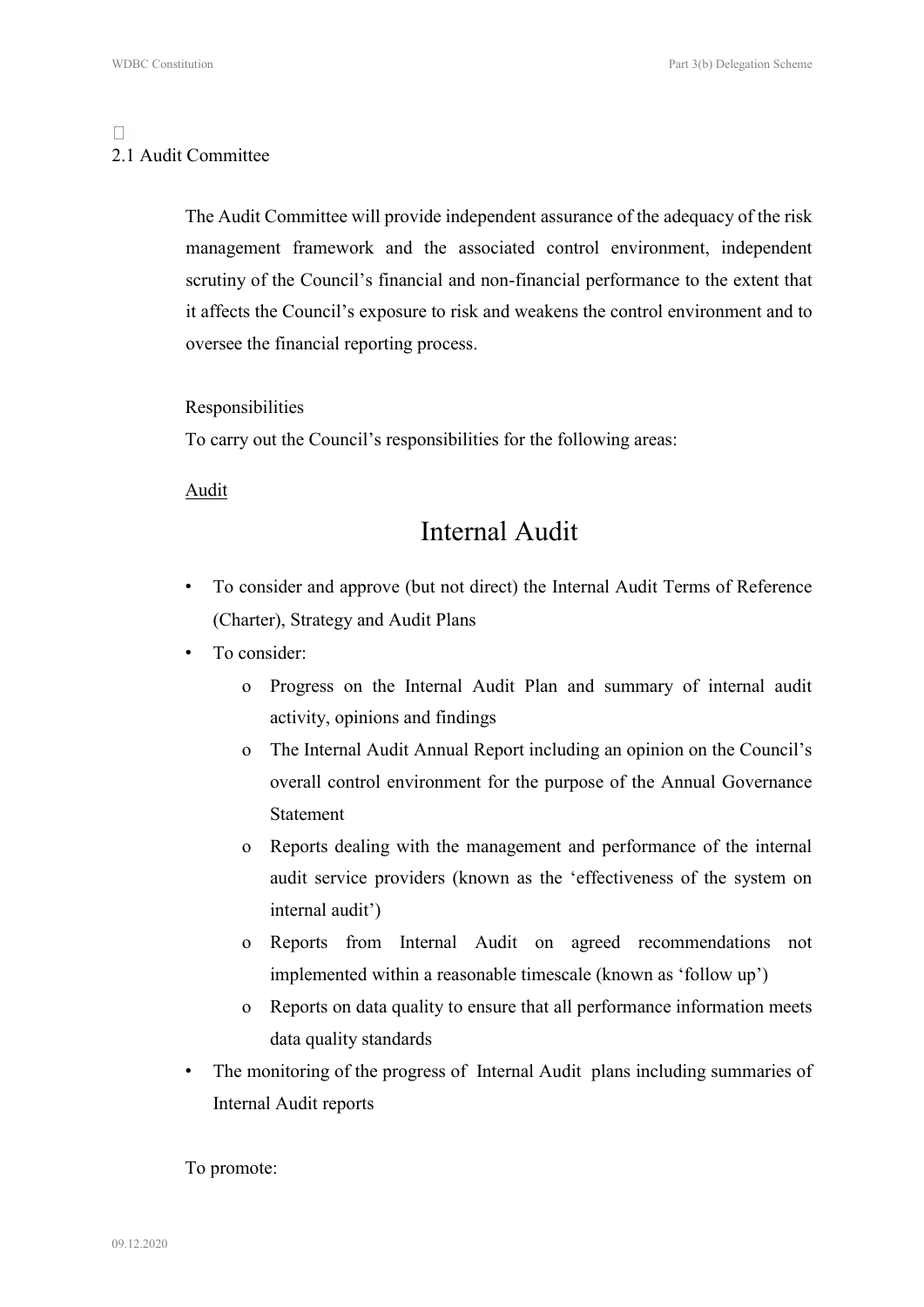internal control, including commissioning work from internal audit in association with the s. 151 Officer and monitor audit performance

and to make any necessary recommendations to the relevant Committee or Council in respect of the above.

# External Audit

To consider:

- The External Auditor's Annual Governance Report and other relevant external audit reports
- External Audit work to ensure that it gives value for money
- The External Audit plans
- Reports dealing with the management and performance of the external audit service providers
- Commission work (and other specific reports) from external audit as agreed with the External Auditor in association with the s151 Officer
- To liaise with the Audit Commission (or relevant government appointed body) over the appointment of the Council's External Auditor

### Accounts

- To review and approve the Annual Statement of Accounts and to consider whether appropriate accounting policies have been followed
- To consider the External Auditor's report on the annual audit of accounts

and to make any necessary recommendations to the relevant Committee or Council in respect of the above.

# Regulatory Framework

 $To^{\dagger}$ 

- Maintain an overview of the Council's Constitution
- Recommend to Council the adoption of:
	- A Code of Corporate Governance
	- Antifraud, Corruption and Bribery Strategy
	- Anti Money Laundering Policy
	- **Risk Management Policies**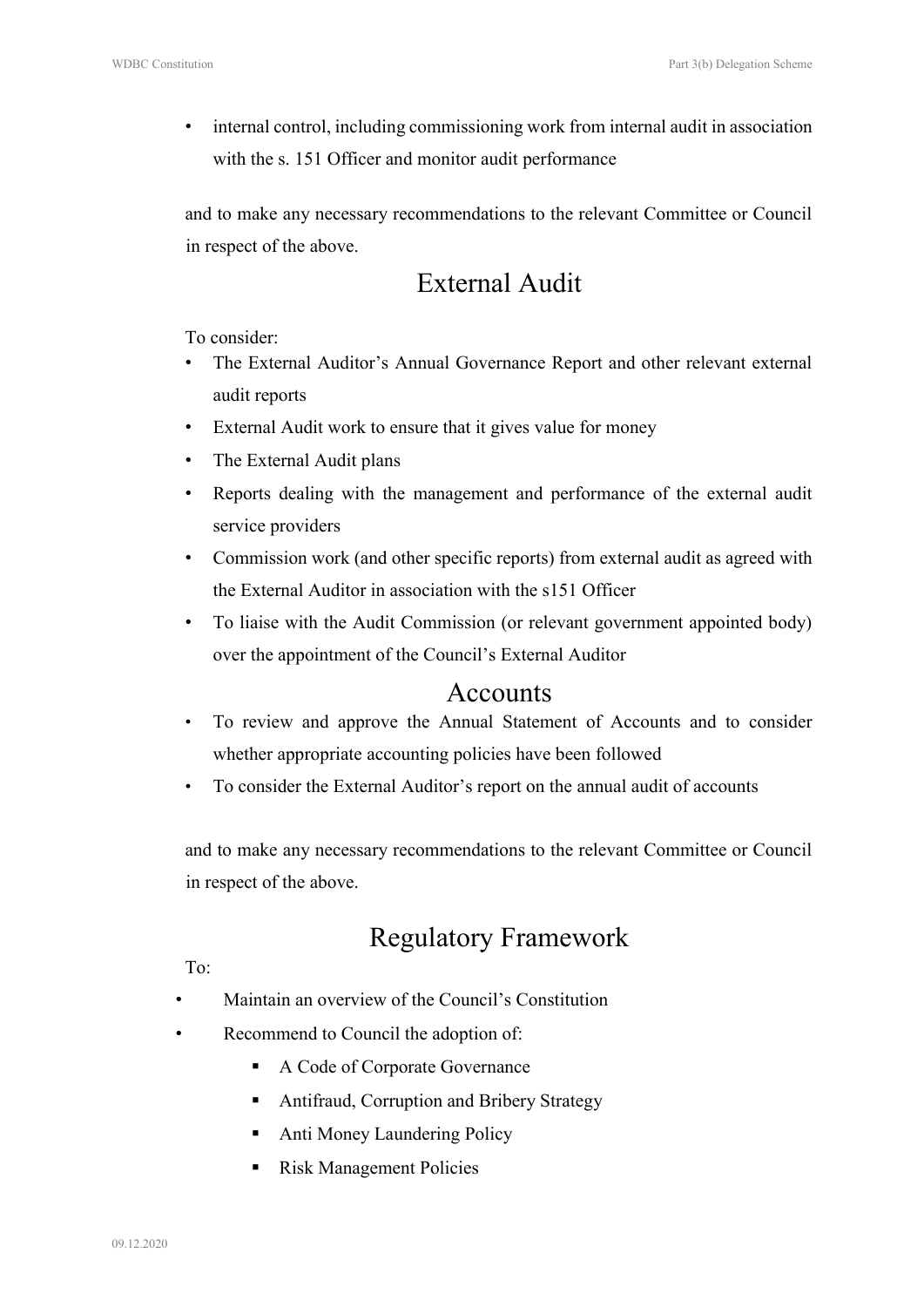$\Box$ 

- Oversee the System of Internal Control and the process for producing the
- Annual Governance Statement (AGS) and approve the AGS on behalf of the

Council with the Statement of Accounts.

- To monitor Value for Money (including benchmarking)
- To make any necessary recommendations to the relevant Committee or Council in respect of the above.

# Review and Scrutiny of Strategies

### To monitor:

- Risk Management Strategy
- The Assurance Framework (including System of Internal Control)
- Code of Corporate Governance
- Antifraud, Corruption and Bribery Strategy
- Anti Money-Laundering Policy
- Whistle-blowing Policy
- Treasury Management; and
- To make any necessary recommendations to the relevant Committee or Council in respect of the above.
- 2. Budget

To have authority for spending within the allocated budget.

### 3. Review

The Audit Committee will undertake an annual review of its performance as part of the system of internal audit.

# 2.2 Hub Committee

### 1. Main responsibilities

- To make decisions within the budget and policy framework approved by the Council
- To play a key role in proposing the budget and policy framework to Council
- To provide Leadership to the overall activities of the Council
- To be responsible for those matters not reserved to Council or to the Council's other Committees or subcommittees for the time being, but to include those listed below.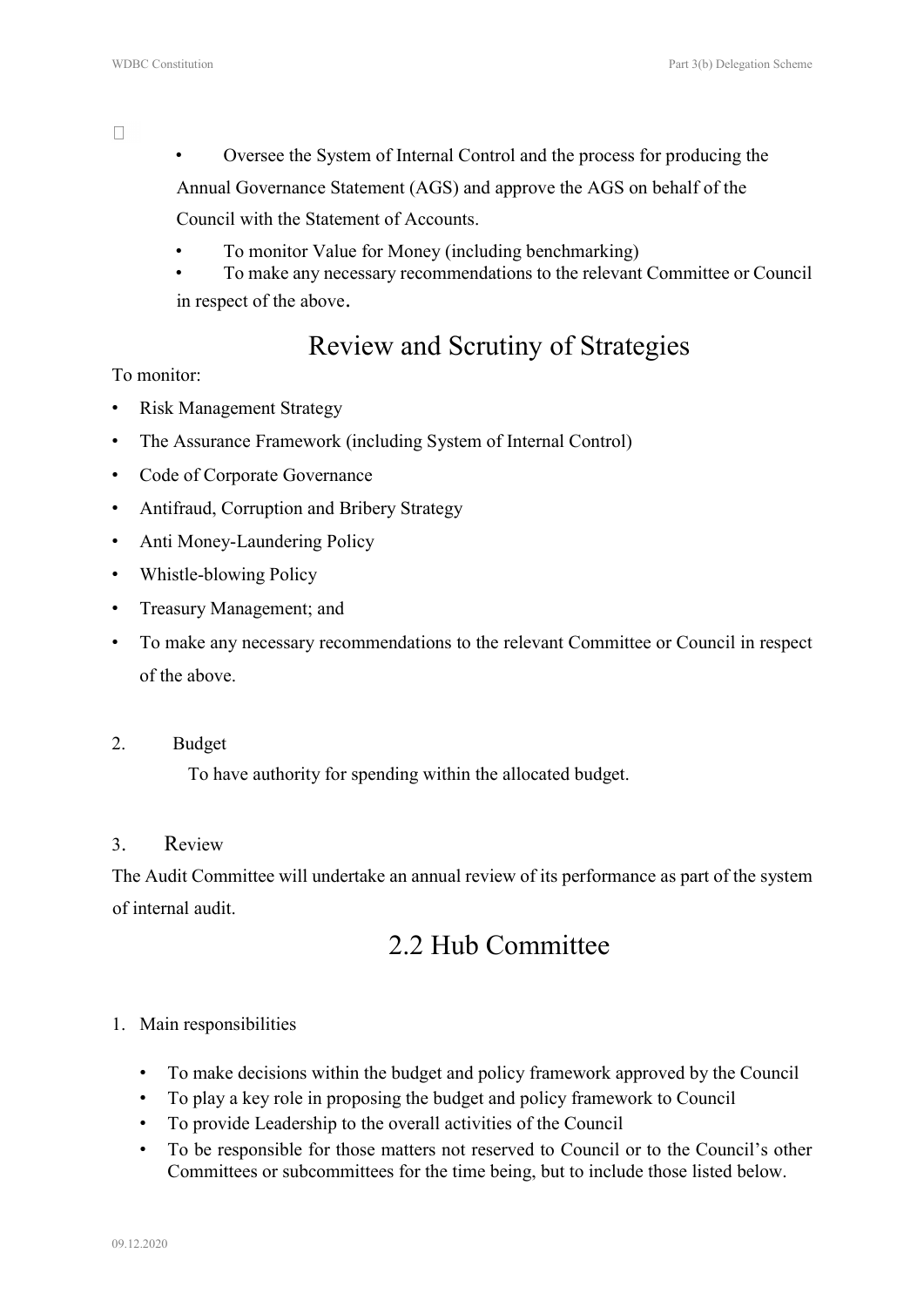#### 2. Role and Responsibilities:

#### Finance:

- Budget: to keep under review and recommend to the Council:
- the overall budgetary framework (to include both capital and revenue)
- the allocation of finances to different services and projects,
- proposed contingency funds,
- Decisions relating to the control of the Council's borrowing requirements, the control of its capital expenditure and the setting of virement limits, loans.
- Funding: to take such action as might appear appropriate on new funding opportunities.

#### Commercial Services

• Building Regulations: To ensure buildings are safe, healthy, hygienic and energy efficient and to oversee the Council's Building Control Enforcement Service (see details on the joint Building Control Partnership and matters delegated to that body).

• Other Building Control Services: To administer the provisions relating to dangerous buildings; to promote the Council's policies and any relevant legislation relating to disabled access.

- Leisure Services:
	- o To facilitate and extend participation in sport and active recreation; to develop and manage leisure facilities.
	- o To oversee the swimming pool and leisure management contracts

• Car Parking: Provision, management and control of car parks, including any periodic reviewing of charges; civil enforcement of off-street parking.

• Contract Services: To oversee the waste management and street cleaning, grounds maintenance, public toilet cleaning contracts.

• Clean Neighbourhoods: to be responsible for matters relating to litter, refuse and graffiti

• Graveyard Maintenance: The maintenance and supervision of graveyards, cemeteries and crematoria.

- Grounds Maintenance: The provision of a grounds maintenance service.
- Public Conveniences: To provide and maintain public conveniences in the Borough

• Waste & Recycling: To promote the Council's policy with regard to recycling and waste minimisation in association with other agencies.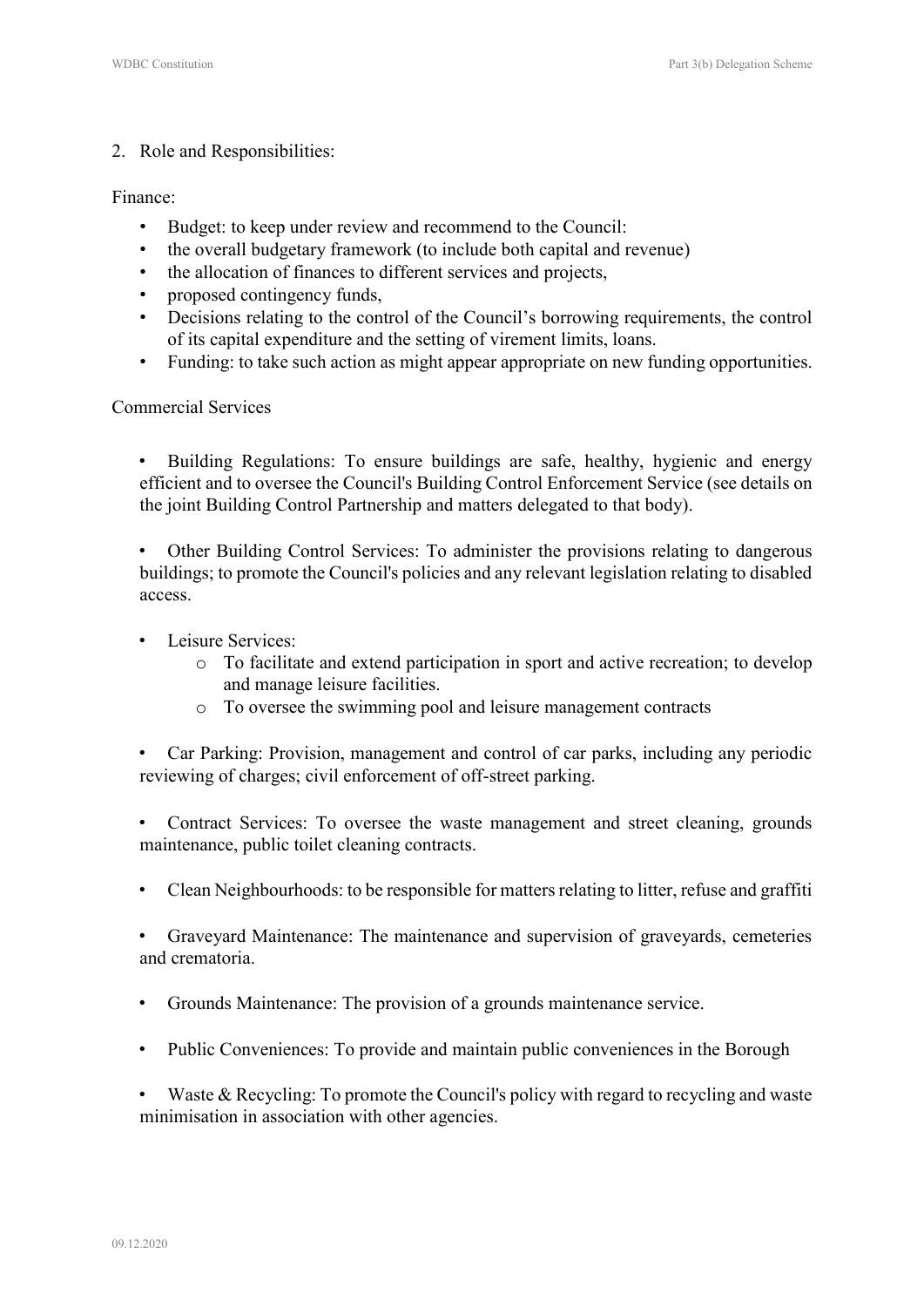$\Box$ 

- Refuse Collection and Street Cleansing: The provision and administration of refuse collection and street cleansing services.
- Refuse & Vehicle Disposal: To ensure that any vehicle and other refuse abandoned is removed and disposed of.

#### Customer First

- Customer First: overall responsibility for how the Customer contacts the Council, accesses its services, and Locality working.
- List of Assets of Community Value: to be responsible for matters relating to the List of Assets of Community Value and the Community Right to Bid

#### Economy

- Economic Prosperity: To be responsible for the following services:
- Business Development and Regeneration: to create places for enterprise to thrive and business to grow; strategic working with partner agencies and the private sector as appropriate; signpost business support opportunities; provide an information service on the availability of grants and premises.
- Commercial Development: To seek appropriate development on identified sites; to assist in maintaining and enhancing the viability of the main commercial centres of the Borough; to consider and recommend to Council Commercial Development on Council owned land

### Environment

- Asset Management: to determine all acquisitions and disposals of land and/or property and to be responsible for the overall management of the Council's assets.
- AONB Management Plans: review and amendment
- Commercial Estate Management: To oversee the management of the Council's employment sites and premises.
- Energy Efficiency: to oversee the Council's Environmental responsibilities and take such as action as appears necessary.
- Engineering Services: The provision of Engineering Services
- Land Drainage: To exercise the Council's functions in relation to Land Drainage.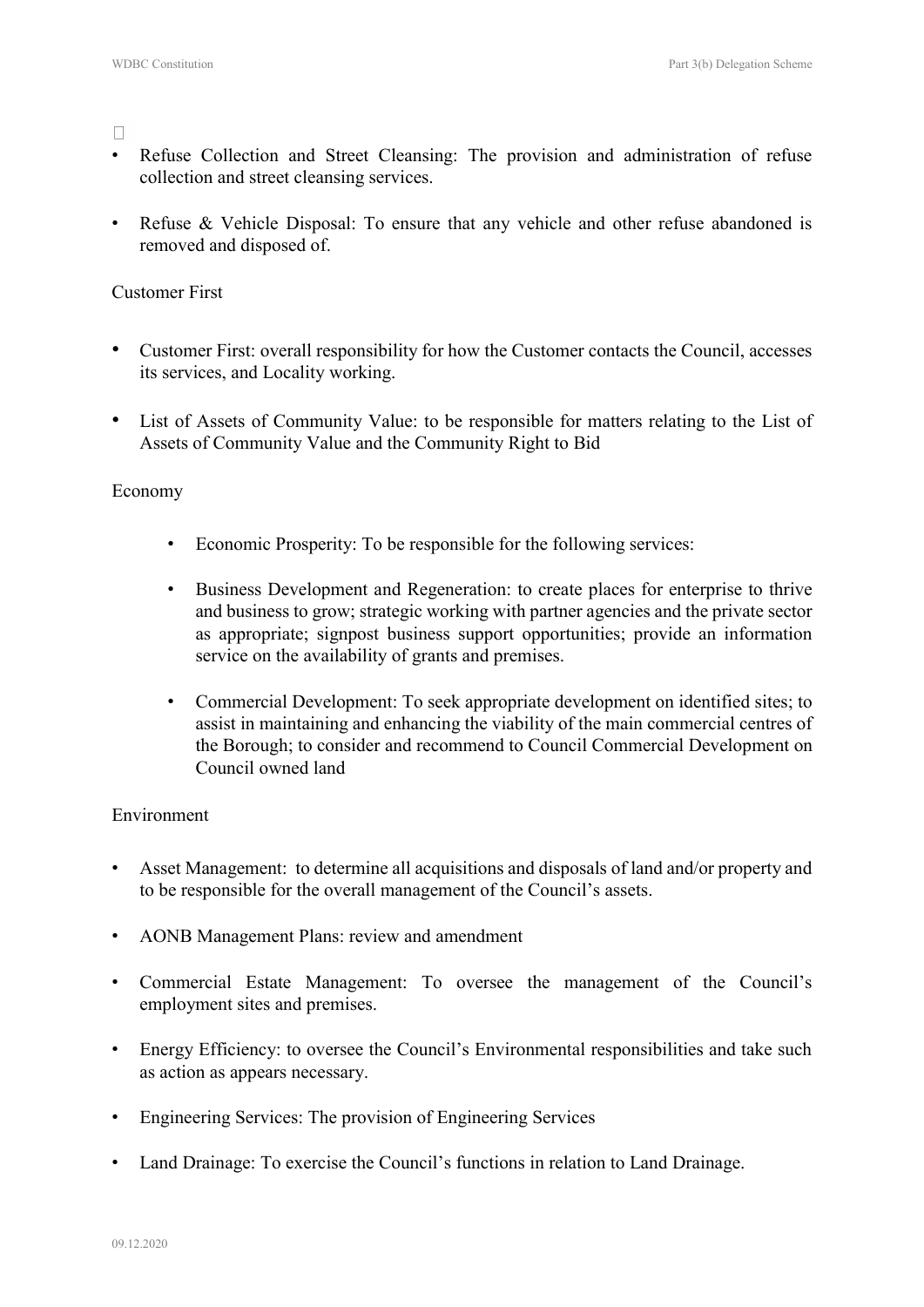- National Environment and Rural Communities: to exercise the Council's functions in relation to Biodiversity
- Property and Equipment: to consider and decide on strategic issues.
- Rural Development and Countryside Services: To promote rural development and regeneration and to liaise and lobby government and its relevant agencies; and to enhance people's enjoyment of the natural environment; to encourage sustainable transport projects; to encourage local distinctiveness projects.
- Woodlands & Open Spaces: To manage woodlands and other open spaces in Council ownership and control.

### Health & Wellbeing

- Air Quality: to carry out the Council's duties under local air quality management arrangements
- Antisocial behaviour: to be responsible for co-ordination of community safety partners in relation to anti-social behaviour
- Children & Youth: to be responsible for the Council's duties and powers in relation to children and youth
- Civil Contingencies: to be responsible for the review and implementation of Civil Contingencies (to include emergency planning).

• Community Safety and well-being: To be responsible for functions for dealing with improving community safety, crime, disorder, fear of crime, community improvement, working towards inclusive health and support services

• Control of Pollution and Contaminated Land: To administer the law, and exercise the Council's functions in respect of statutory nuisances, control of pollution and contaminated land.

- Environmental Health: to be responsible for all matters under the Environmental Protection Acts and Clean Neighbourhood legislation (including refuse, dogs, vehicles, and statutory nuisances).
- Food Safety: To be responsible for promoting responsible food management and to ensure compliance with food safety laws so that food intended for human consumption is safe and risk to consumer controlled, prepared hygienically so that the risk to the consumer is controlled.
- Health and Safety: To promote and enforce (where relevant) Health and Safety at Work and other relevant legislation.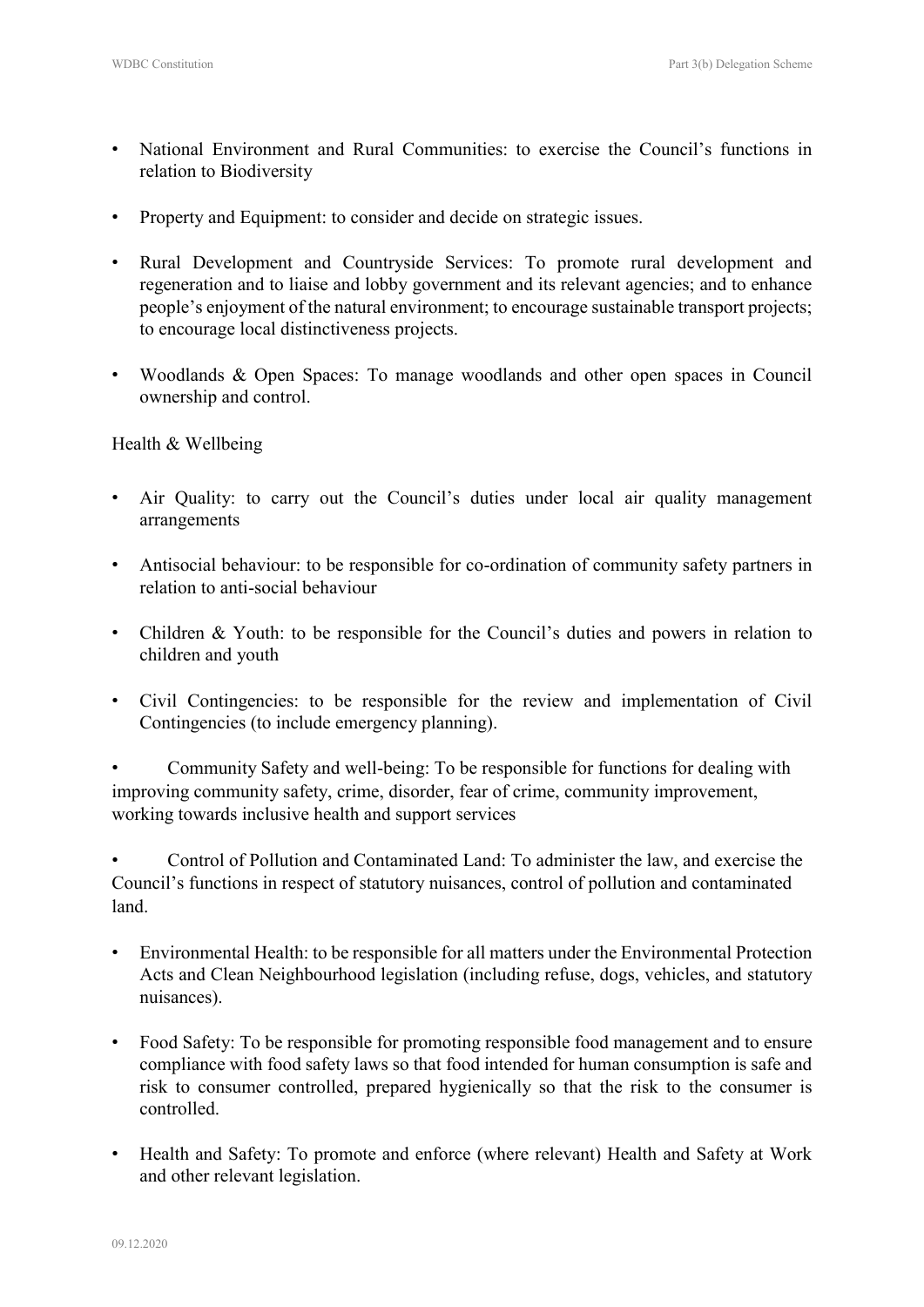$\Box$ 

- Health Education and other Health Services: All matters relating to providing or promoting a quality environmental health service, better quality of life and health education.
- Housing: the discharge of Council's statutory and strategic housing role and duties including:
- Home Energy Conservation: to discharge the Council's duties under Home Energy Conservation legislation
- Housing Advances: to be responsible for the provision of housing advances for the purposes of house purchase or improvements.
- Housing Advice: including wok with other authorities and partners
- Housing Enabling: To enable the provision of housing accommodation within the area; liaison with or by other agencies (including Partnership Agreements with Housing Associations, Housing Societies and Housing Trusts); assessing housing need and ensuring the availability of land to meet the Council's enabling role.
- Housing Policy and Strategy: To set policy and determine a comprehensive housing strategy within the area. To produce an annual Housing Investment Programme.
- Homeless Persons: To ensure that accommodation is secured for homeless persons and to meet the Council's statutory obligations under the housing legislation, together with the prevention of homelessness by an advice and assistance service, including direct action where appropriate.
- Housing Aid and Advice: Provision of a comprehensive housing aid and advice service.
- Housing Register: administration & maintenance of the housing register
- Infectious Diseases: To investigate and control of infectious diseases and food poisoning.
- Monitoring of Leisure Services and health and well-being outcomes
- Pest Control: To eradicate rodent and insect pests. To discharge the Council's responsibilities for the control of dogs and dog fouling.
- Private Sector Housing: To determine policy and oversee the delivery of disabled facility grants and private sector renewal grants/loans. To be responsible for the enforcement of housing standards as may be prescribed by legislation.
- Private Sector Renewal Renovation Grants/loans: To encourage the improvement of private housing stock to provide and administer a Private Sector Renewal Scheme.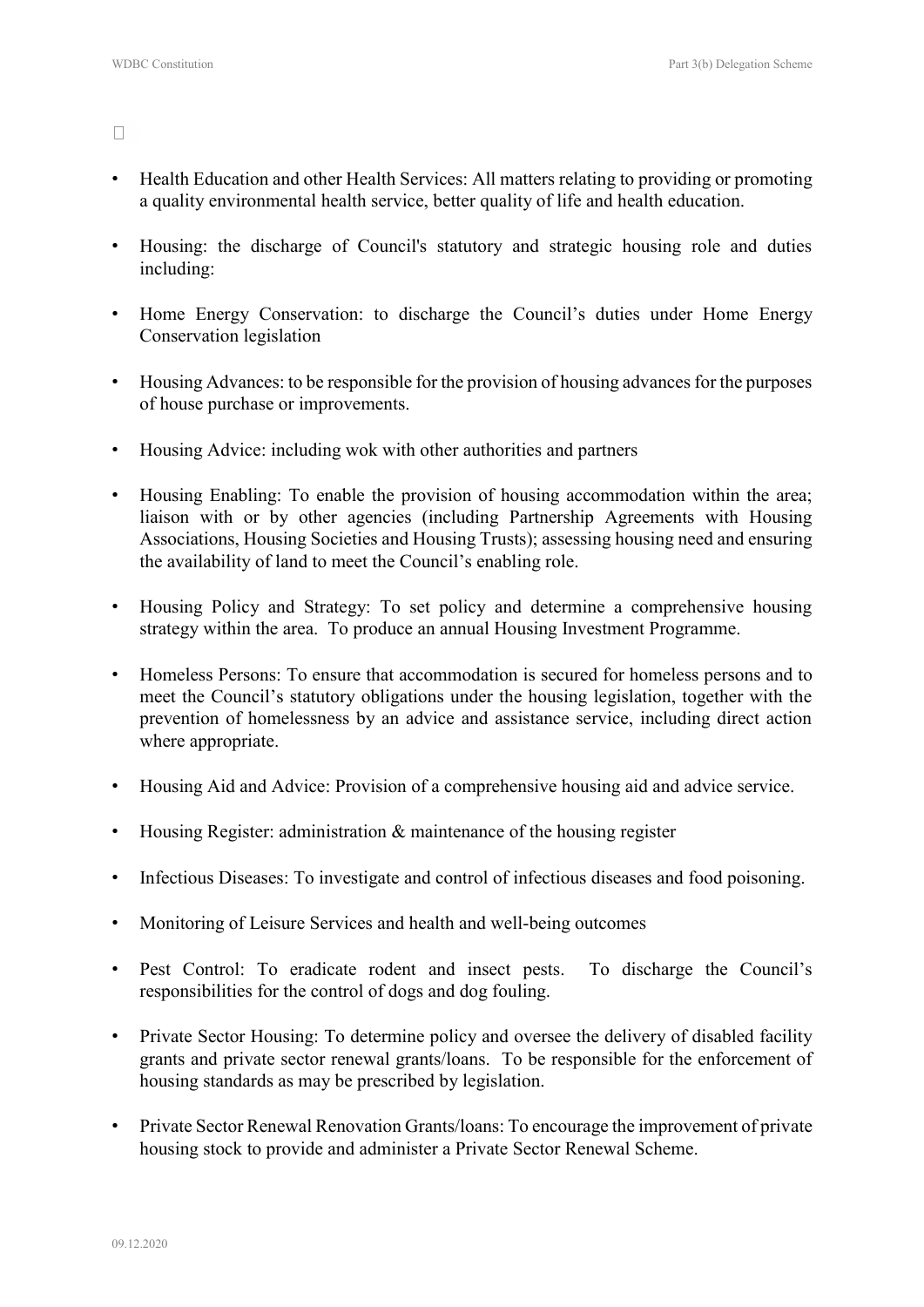- Safeguarding children and vulnerable adults: to be responsible for the Council's duties and powers in relation to safeguarding
- Public Health: to protect the health of the public using statutory powers and engage with other agencies in relation to public health
- Water Quality Monitoring: The administration of the provisions of the Water Industry Act 199 and other relevant regulations.

Resources and Performance

- Community Engagement: to be responsible for the development and delivery of effective community engagement.
- Community Transport: to oversee the Council's input into the provision of transport to rural communities under agreed service level agreements
- Corporate Complaints: to be responsible for an overview of the Council's Complaints Policy
- Corporate Strategy and Themes: to keep under review and to recommend to Council:
- The overall framework for the key strategies and plans which set out the direction for the Council.
- The overall Themes of the Council under the Corporate Strategy  $\Box$  Adoption of key corporate planning strategies and action plans
- Corporate Policies: to be responsible for the review and implementation of the Council's Corporate Policies not specifically delegated elsewhere or reserved to Council, and for making recommendations to Council where appropriate.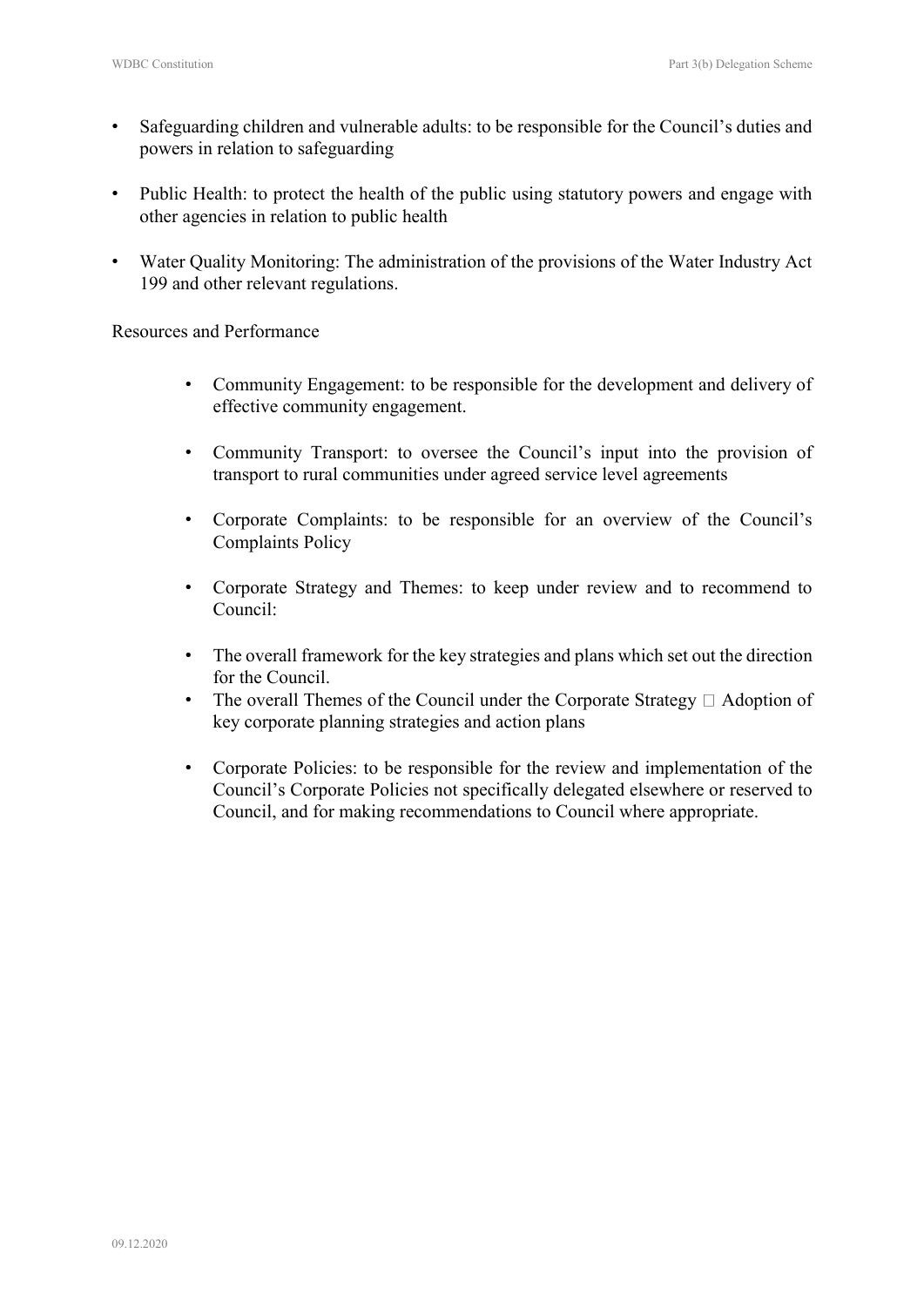- Data Protection and Freedom of Information: to be responsible for Policy and the Council's duties and powers for data protection and FOI
- Emerging issues: to consider emerging issues or initiatives new to the Council and take such action as appears necessary.
- Locality Service: to review delivery and scope of Locality Service and to make any recommendations to Council
- Grants: to be responsible for the allocation of community and economy grants and loans, which are not determined through the delegation process.
- Income Generation: to oversee the Council's Income Generation Programme
- Procurement to be responsible for the Council's procurement policy
- Section 106 Community Contributions: to determine the allocation of community contributions over £15,000
- Strategies: to be responsible for the review and implementation of all countywide and regional strategies.
- Strategic Operational Matters: to review activity and assess new opportunities for partnership or commercialisation
- Partnerships: to receive reports on the partnerships that affect the Council or the Borough and (where appropriate) take a view, give guidance to our partners or make recommendations to Council.
- Transformation Programme: to be responsible for overseeing the Council's transformation programme and making any necessary recommendations to Council
- Voluntary Sector Funding agreements: to be responsible for overseeing these agreements

### Strategic Planning and Housing

- Lists of Assets of Community Value: to be responsible for matters relating to the List of Assets of Community Value and the Community Right to Build.
- Joint Local Plan: The preparation, maintenance and monitoring of an up-to-date Joint Local Plan and making appropriate recommendations to Council
- Local Plan Policy documents: to be responsible for Supplementary Planning Documents, Policy Position Statements, Codes of Practice and Policy Guidance
- Neighbourhood and Community Plan Areas: to support communities in the preparation of Neighbourhood Plans and Orders and Community Plans and agree Plan Areas.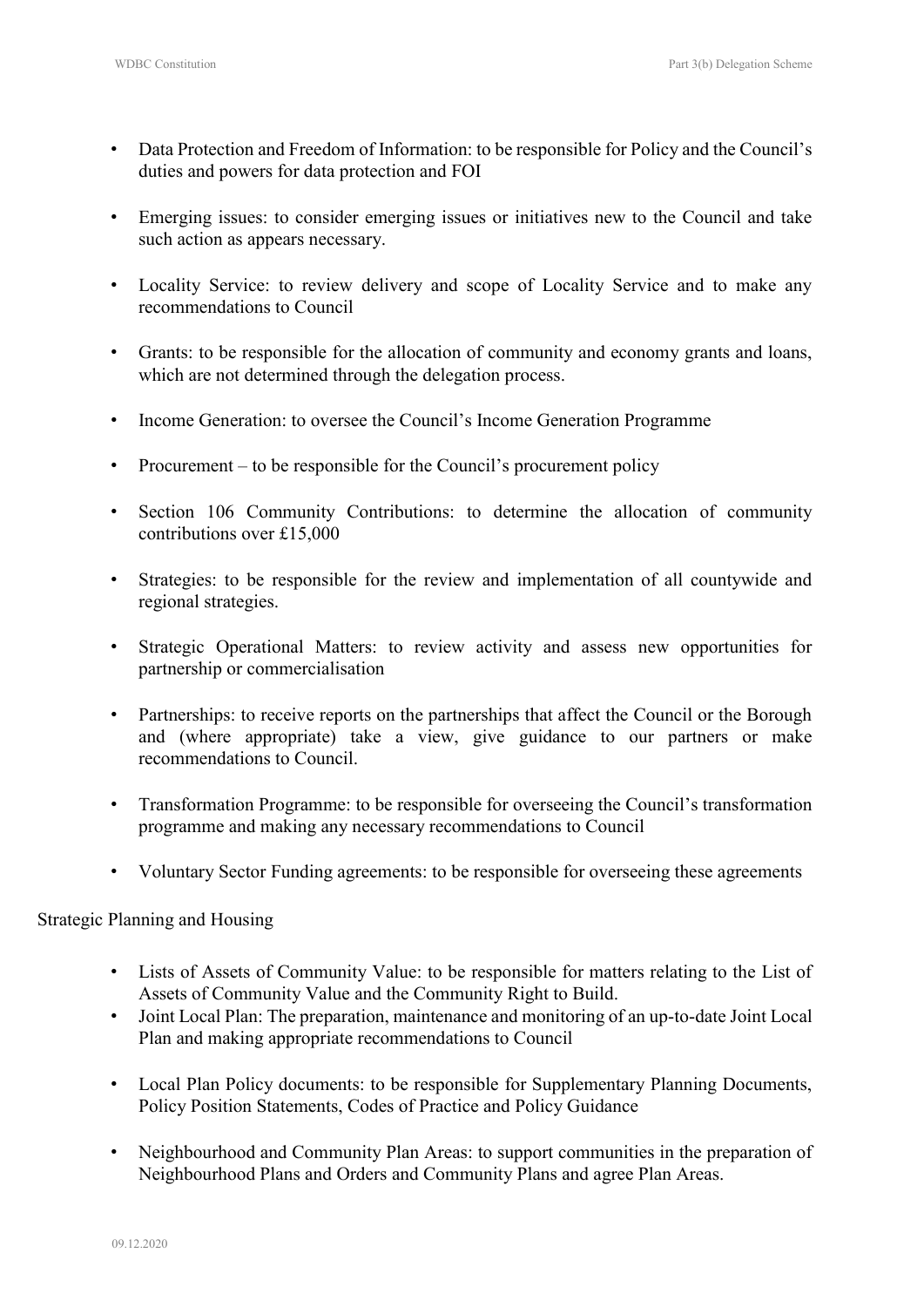- Neighbourhood Plans, Orders, and Community Right to Build: to consider and monitor and make any necessary recommendations to Council
- Planning and Development Policies: To formulate and represent the views of the Borough in relation to the formulation of National, and other planning and development policies, including a duty to co-operate and work with other local authorities.
- Street Naming Numbering: To ensure that adequate arrangements are made to name and number streets and to approve the Street Naming & Numbering Policy.

Cross Service responsibilities

- Services: to exercise general supervision for the following services not specifically referred to above:
	- Communications and Media
	- Democratic Services
	- Human Resources
	- **•** Legal Services
	- Elections: to deal with any matters relating to the electoral arrangements of the Borough, electoral registration, Borough elections, the boundaries of the Borough, and to make any necessary recommendations to Council.
	- **Strategic Finance**
	- Customer First
	- Commercial Services
	- **Support Services**
- 2. Legislation: The exercise of all statutory powers and duties of the Council in respect of all environmental health and food safety legislation.
- 3. Budget: To have authority for spending within the allocated budget for matters within the Hub Committee's remit.
- 4. Fees

To keep under review the fees and charges for the Committee's services where statutory authority exists for the levying of such charges and to levy the same where, in the opinion of the Chief Finance Officer, the levying of such charges will not give rise to a material adverse impact on the overall budget of the Council. In all other circumstances, the Committee to recommend the levying of fees and charges to Council.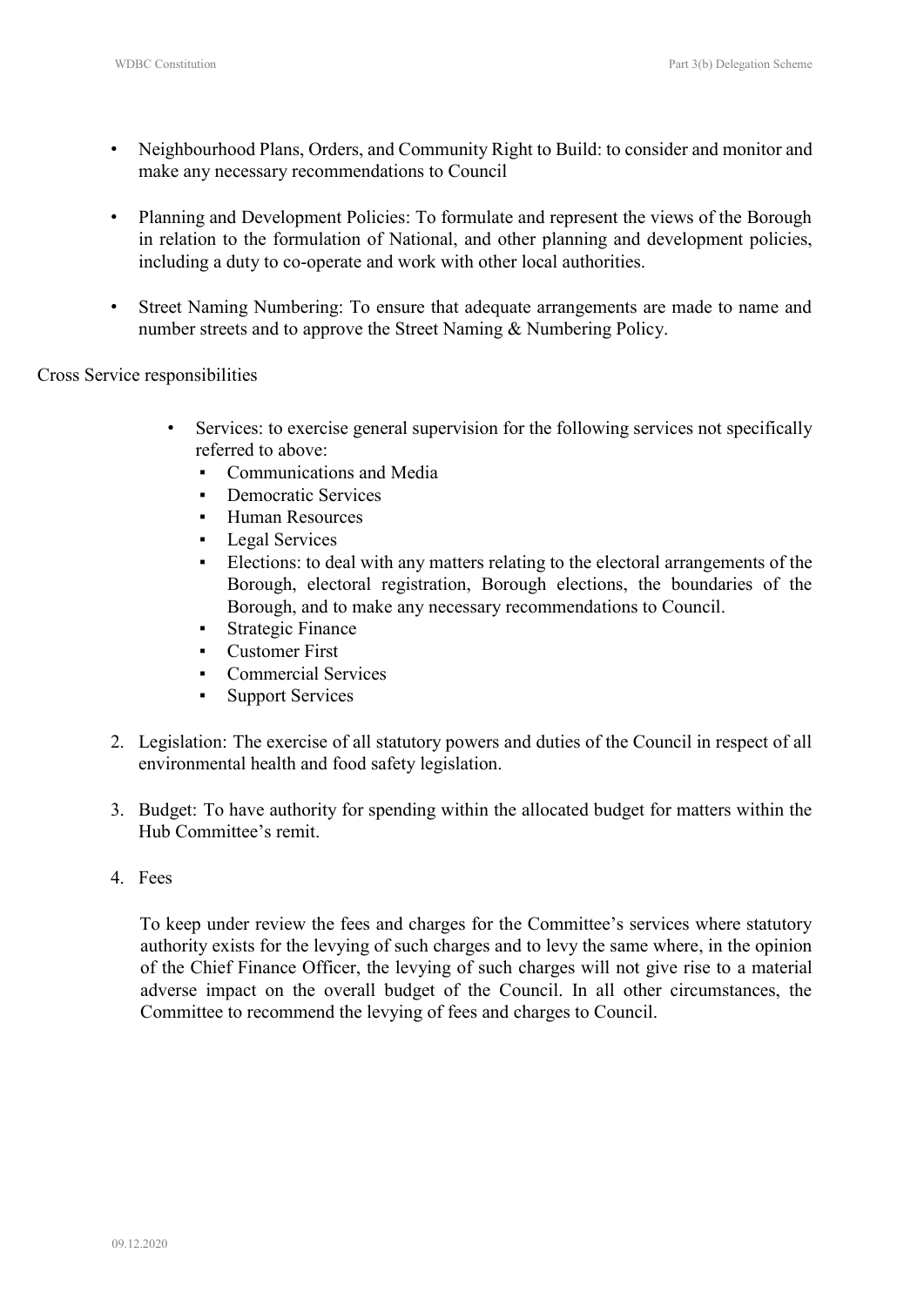## 2.3 Invest to Earn Committee

### Composition and Membership:

 Number: The Invest to Earn Committee will comprise three Members Eligibility: The Leader cannot be a member of the Invest to Earn Committee Chairman: the Chairman will be appointed at the Annual Meeting Quorum: Two Members to be present throughout the meeting Casting Vote: The Chairman of the meeting will have a casting vote

#### Responsibilities

To be responsible for the following areas:

- To consider and review annually the Terms of Reference for the Invest to Earn Committee
- To consider and review the Council's Commercial Property Strategy for the Acquisition of Assets and to make any necessary recommendations to the Hub Committee or Council.
- To ensure that Officers regularly review the Due Diligence process to be followed by Members, Officers and external advisors and experts when considering Acquisition of Assets
- To consider and evaluate on a case by case basis (in accordance with the Commercial Property Strategy) proposals for the Acquisition of Assets and to make any necessary recommendations to the Head of Paid Service and Section 151 Officer (who will consult the Leader of the Council and Chairman of the Invest to Earn Committee before making any decision).
- To ensure that relevant Ward Members are briefed on proposed acquisitions before a final decision is made to proceed with the Acquisition of an Asset.
- To report to the Hub Committee on the activities of the Invest to Earn Committee on a six monthly basis.

NB. Commercial development on Council land falls within the remit of the Hub

Committee.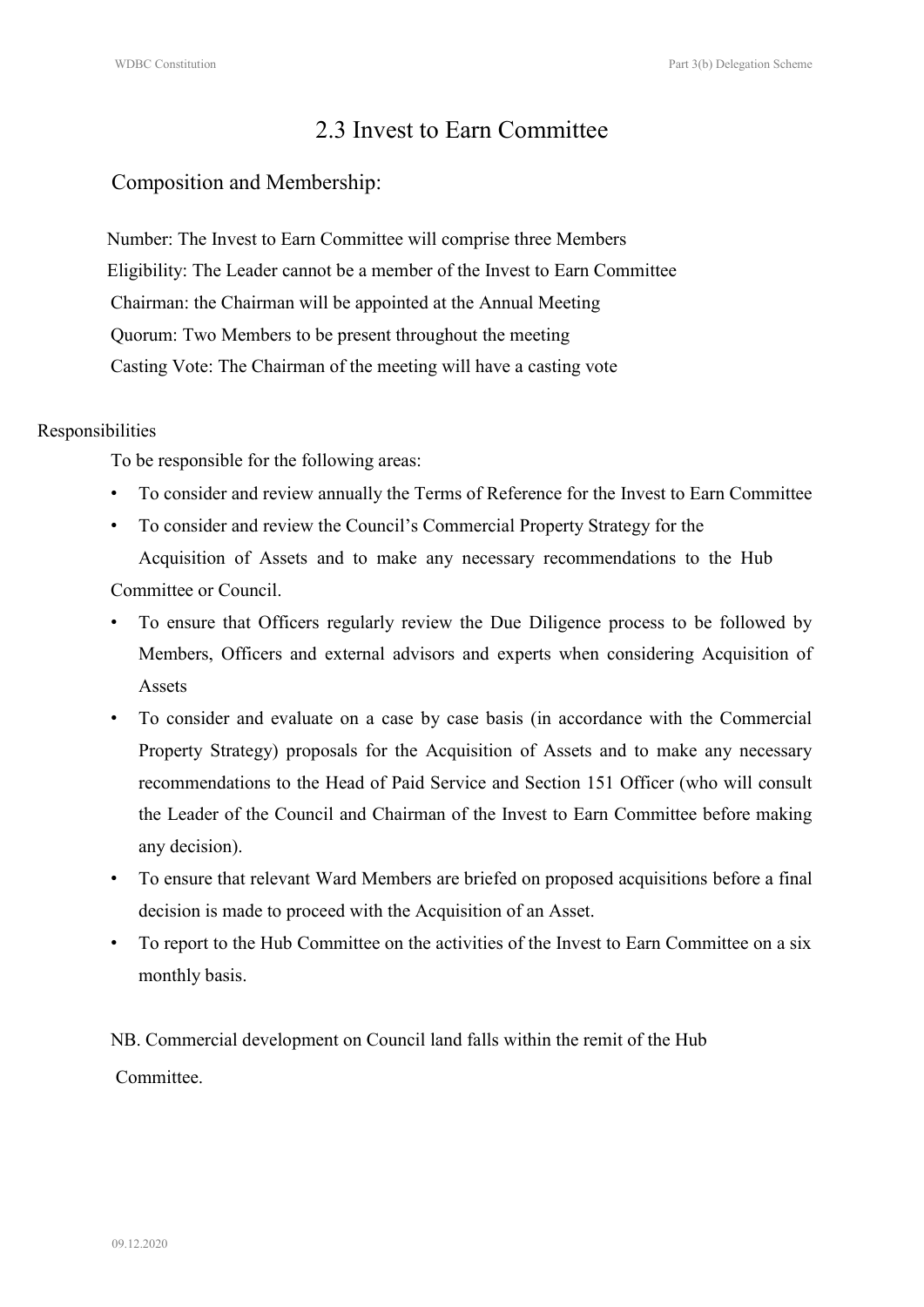# 2.4 Overview and Scrutiny Committee

Please refer to the Overview & Scrutiny Procedure Rules in Part 4 of the Constitution for details on composition, membership, eligibility, powers and duties.

### 1. Terms of Reference – General Role

1.1. The Council will appoint an Overview & Scrutiny Committee that will:

- review and/or scrutinise decisions made or actions taken in connection with the discharge of any of the Council's functions;
- make reports and/or recommendations to the Council and any committee or joint committee in connection with the discharge of any functions;
- consider any matter affecting the area or its inhabitants; and
- make reports and/or recommendations to the Council and/or its Committees and/or any joint committee on matters which affect the Council's area or the inhabitants of that area.
- Exercise the right to Call-in, for reconsideration, decisions made but not yet implemented by the Hub Committee
- 2. Specific functions

The Overview & Scrutiny Committee may:

- 2.1. Policy development and review
- (i) review existing policy and recommend changes to such policy or the creation of new policy;
- (ii) assist the Council in the development of its Budget and Policy Framework by in-depth analysis of policy issues;
- (iii) conduct research, involve the community and carry out other consultation in the analysis of policy issues and possible options;
- (iv) consider and implement ways to encourage and enhance community participation in the development of policy options;
- (v) question members of committees and senior officers about their views on issues and proposals affecting the area; and
- (vi) liaise with other external organisations operating in the area, whether national, regional or local, to ensure that the interests of local people are enhanced by collaborative working.

In so doing, the Overview & Scrutiny Committee will be able to: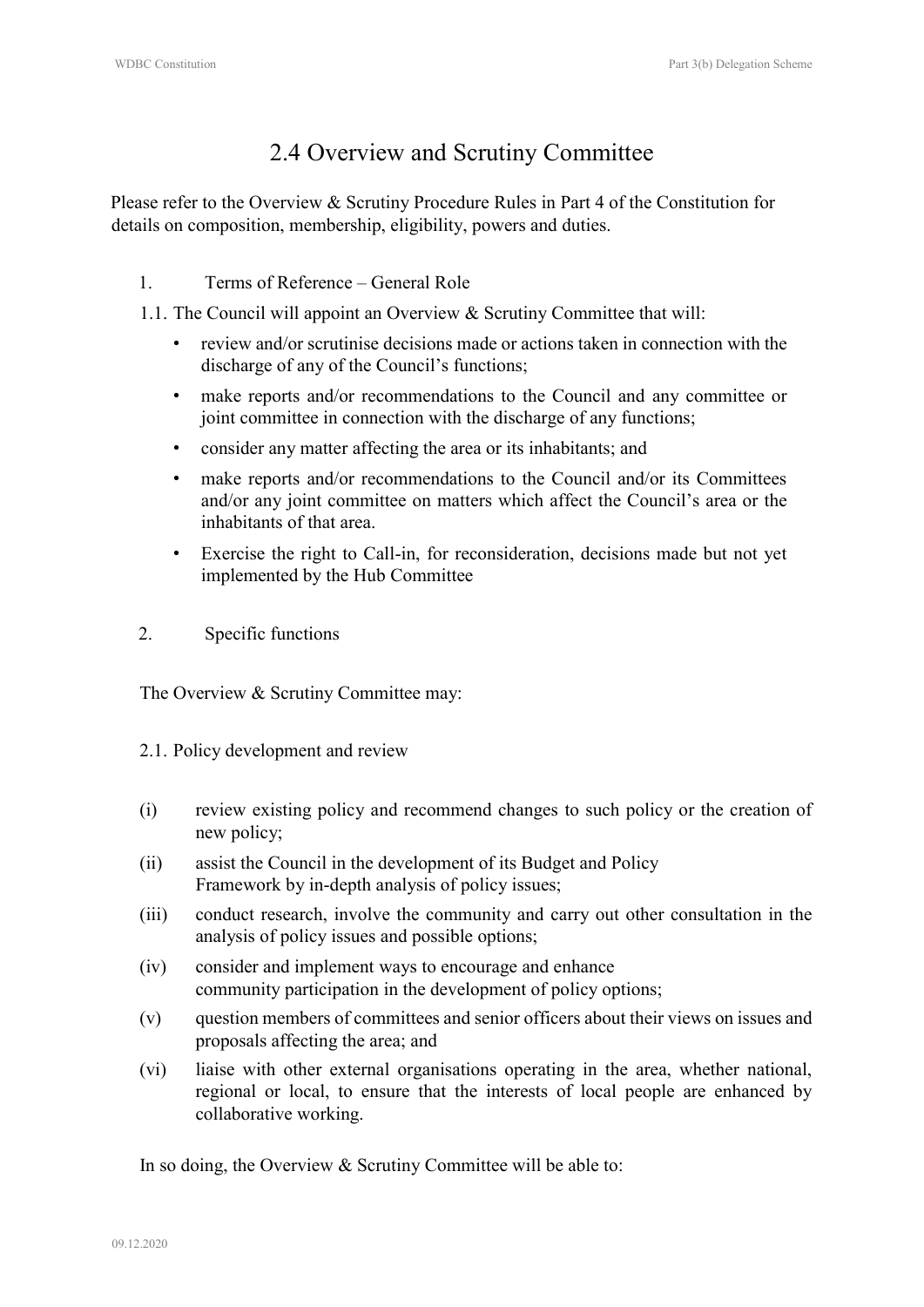- a) Select significant issues to investigate, which are both strategic and linked to the Council's Corporate Themes;
- b) Undertake pre-investigation project planning: drawing up terms of reference, plan for research methods to be used, timescales, officer support and reporting mechanisms;
- c) Involve partners, the public and outside experts: this can take the form of presenting orally or in writing evidence around the topic under investigation;
- d) Report findings and make evidence based recommendations to the appropriate Committee;
- e) Follow up on action agreed to ensure that Overview & Scrutiny Committee decisions have been implemented.
- f) hold the Hub Committee Members to account
- g) review and scrutinise the performance of Committees and Council officers and decisions made both in relation to individual decisions and over time;
- h) review and scrutinise the performance of the Council in relation to its policy objectives, performance targets and/or particular service areas;
- i) question members of committees and senior officers about their decisions and performance, whether generally in comparison with service plans and targets over a period of time, or in relation to particular decisions, initiatives or projects when necessary;
- j) exercise the right to call-in, for re-consideration, decisions made by the Hub Committee but not yet implemented by any committee, where appropriate (see Procedure Rules in Part 4);
- k) make recommendations to the appropriate committee and/or Council arising from the outcome of the scrutiny process;
- l) review and scrutinise, with or without others, the performance and activities of other public bodies in the area on any relevant, general or specific issue; and question and gather evidence from any person (with their consent) when necessary.
- m) Exercise overall responsibility for the work programme of the officers employed to support their work

### 2.2 Partnership arrangements

The Overview & Scrutiny Committee shall be responsible for the monitoring of partnership arrangements in accordance with the Council's Partnership Policy.

### 2.3 Finance

The Overview & Scrutiny Committee shall exercise overall responsibility for the finances made available to it.

### 2.4 Annual report

The Overview & Scrutiny Committee shall report annually to Council on its workings and make evidence based recommendations for future work programmes and amended working methods if appropriate.

### 2.5 Officers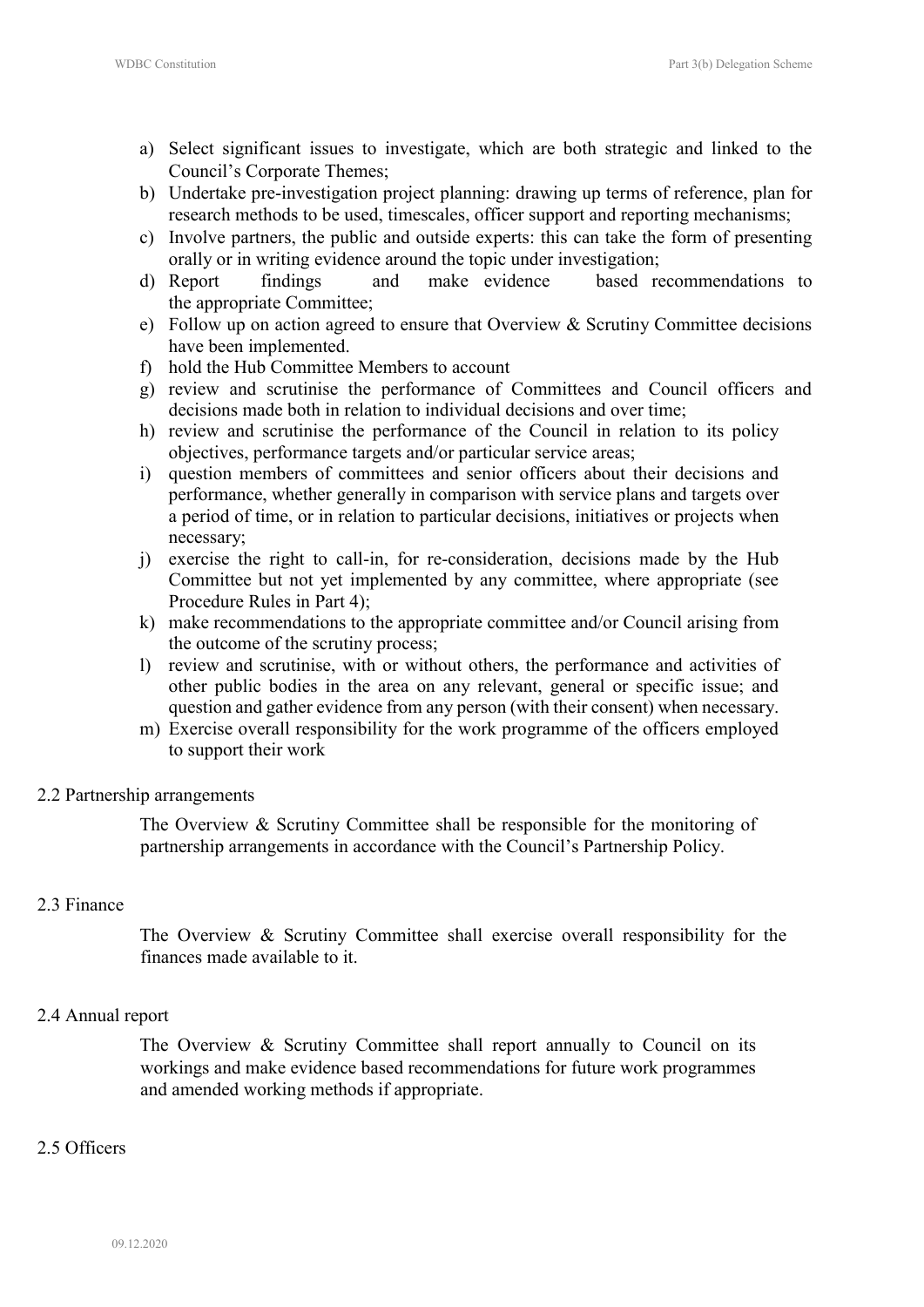The Overview & Scrutiny Panel will have administrative support and be able to call on other relevant officer support and external expertise where necessary.

Proceedings of Overview and Scrutiny Committees

The Overview & Scrutiny Committee will conduct their proceedings in accordance with the Overview & Scrutiny Procedure Rules set out in Part 4 of this Constitution.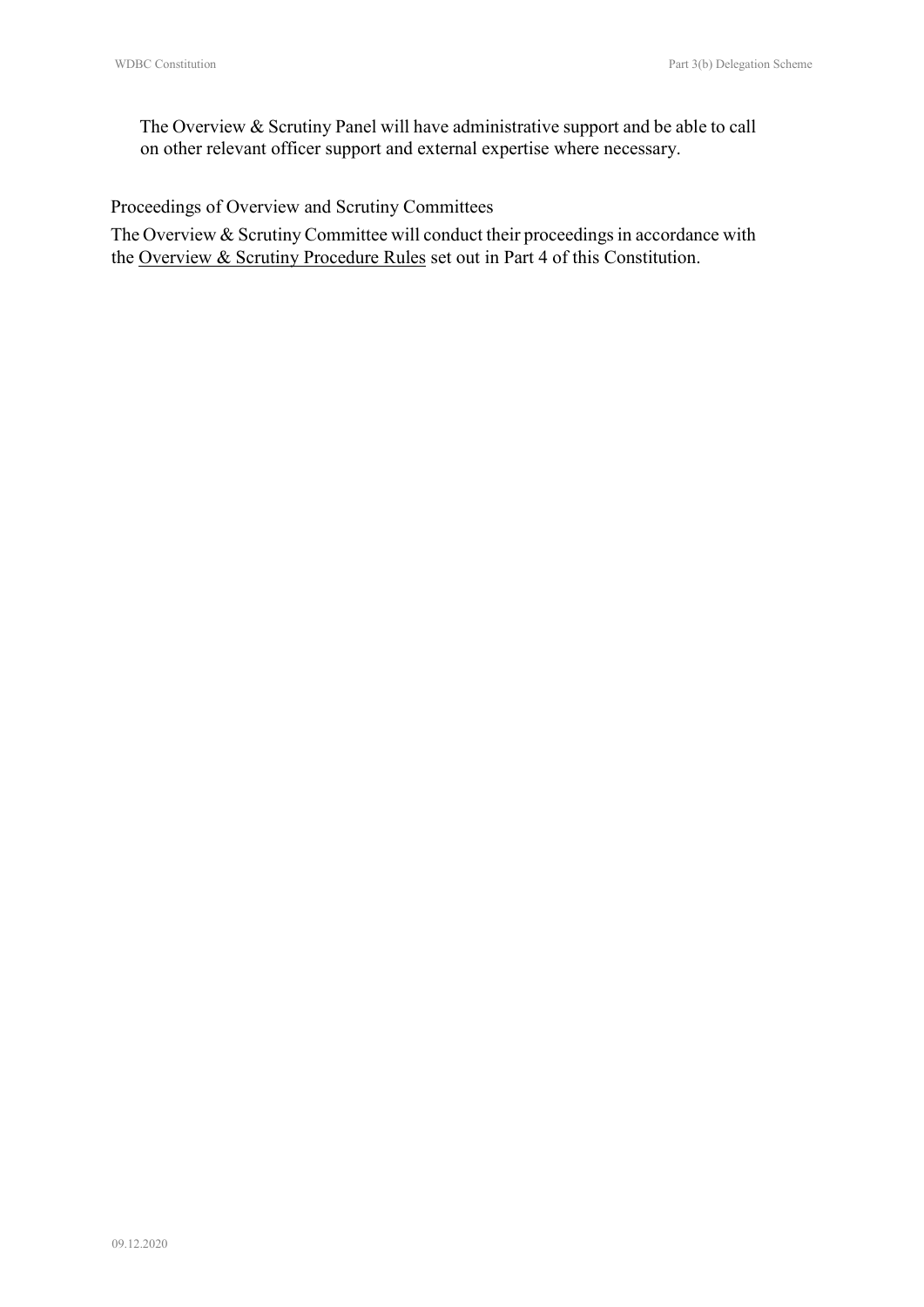## 2.5 Development Management & Licensing Committee

### 1. Responsibilities

The Development Management & Licensing Committee is responsible for and authorised to consider and make determinations (with or without site inspection, subject to statutory and other appropriate consultation and subject to the concurrent exercise of powers by Officers under the Scheme of Delegation (set out in this Part of the Constitution) in the following areas:

### a) Planning

i) Development Management

- Advertisement Control.
- Agreements regulating the development or use of land.
- Applications by Local Planning Authorities.
- Authority to determine whether planning permission required.
- Certificate of Appropriate Alternative Development. (Land Compensation Act)
- Certificates of Lawful Use or Development.
- Consultations by Crown and Duchy.
- Discontinuance of use or alteration or removal of buildings or works.
- Electricity Supply Acts Consultations.
- Enforcement Control (including Planning Contravention Notices, Requisitions, Breach of Condition Notices, Stop Notices (including temporary stop notices) etc)
- General Planning Control including the determination of planning applications (including, where appropriate, site inspections).
- Land adversely affecting the amenity of the neighbourhood.
- Authorising Prosecutions
- Provisions as to compensation and provisions enabling an owner to require the purchase of an interest.
- Responding to Dartmoor National Park, and other neighbouring authority consultations.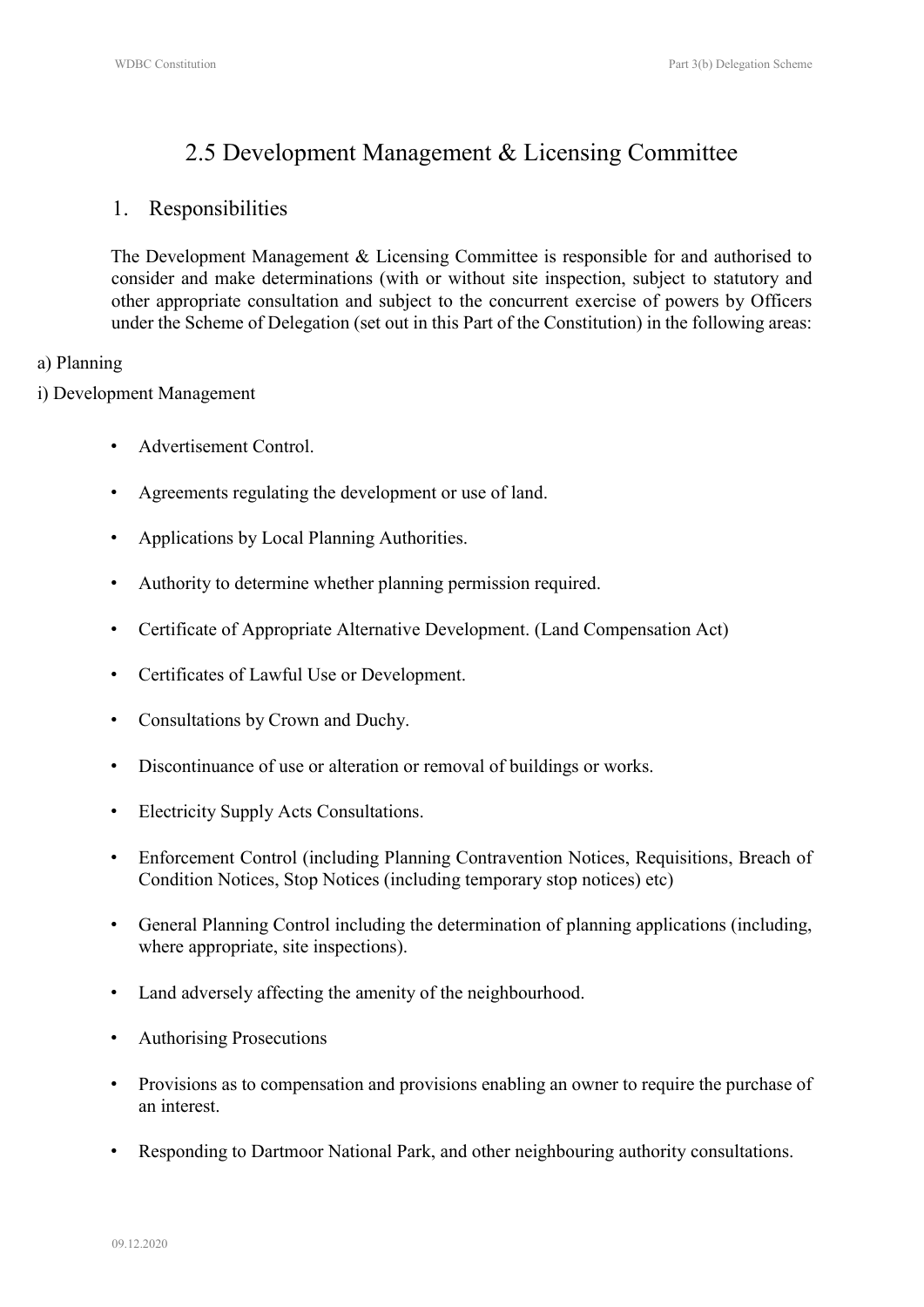- Responding to Statutory and other consultees
- Revocation or modification of planning permission.
- Telecommunication Mast Applications.
- To extinguish/divert public rights of way under the Town and Country Planning Acts and to make representations to other Authorities in relation to their exercise of these powers under that or other legislation.
- ii) Conservation and Historic Buildings
	- Building Preservation Notices.
	- Conservation Areas:
	- Compulsory acquisition of buildings in need of repair and related powers.
	- Historic Building Grants
	- Listed Building Consents and Conservation Area Consents.
	- Listed Building Enforcement.
	- Revocation or modification of Listed Building Consent.
	- Urgent repairs or works
- iii) Community Landscaping
	- High Hedges
	- Hedgerows
	- **•** To comment on consultations by the Forestry Commission.
	- To offer grant aid for tree surgery to trees of public amenity importance within the financial limits set down in the Council's estimates.
	- Tree Preservation Orders and related control and enforcement.

#### Relevant Statutory Powers

• Town and Country Planning Act 1990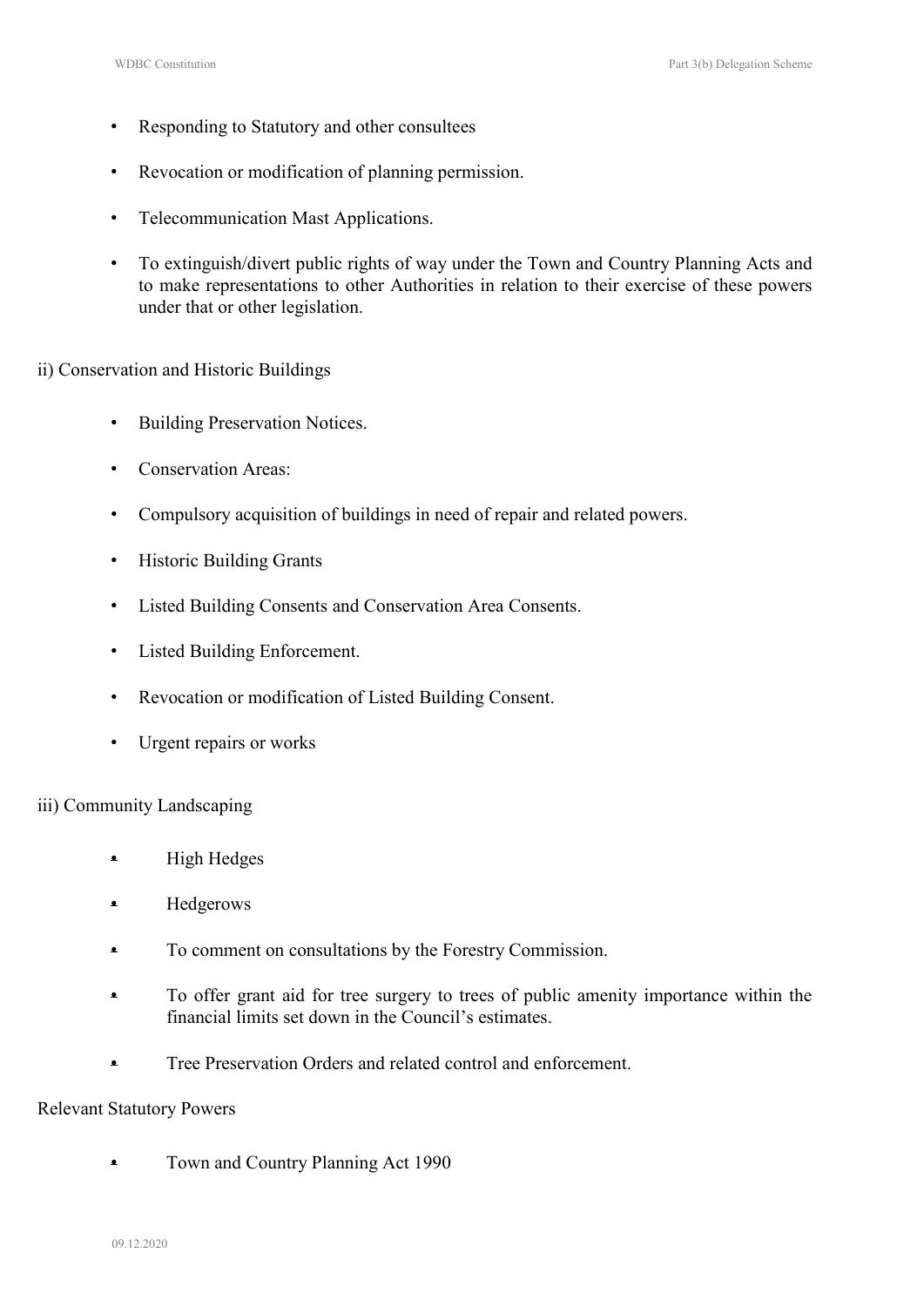- Planning (Listed Buildings and Conservation Areas) Act 1990
- Planning (Hazardous Substances) Act 1990
- Planning (Consequential Provisions) Act 1990
- Planning and Compensation Act 1991
- Planning Act 2008
- Planning and Energy Act 2008
- Localism Act 2011

or any new statutory enactment, statutory re-enactment, amendment or variation of any of them as from time to time determined by Parliament.

Planning Delegation - Development Management

Definitions:

- HoP Lead: Head of Development Management Practice
- In writing: shall include email
- DM Committee: Development Management & Licensing Committee at West Devon Borough Council
- Working days: days which are not weekends or bank holidays
- Planning Application: full, outline and reserved matters only
- **•** Representation: means representations from any source excluding internal consultees
- Immediate family: parent, spouse, child, sibling (including 'step' and 'adopted')
- 1. General Planning Delegation to Officers
	- 1.1 Subject to paragraphs 1.2 and 1.3 below, the HoP Lead has delegated authority for all functions assigned to the DM Committee under the Town and Country Planning Acts, Orders, and Regulations except those Planning Applications; Listed Building Consents; Advertisement Consents; TPO final confirmations (excluding emergency TPOs); and Works to TPO trees, which:
		- 1.1.1 relate to the Council's own land;
		- 1.1.2 include proposals under which the Council may acquire an interest in or over all or any part of the land or buildings proposed to be developed;
		- 1.1.3 is an application submitted by a Councillor (or an immediate family member), (including Councillor as agent or professional advisor) or an Officer (or an immediate family member); or
		- 1.1.4 which in the reasonable opinion of the HoP Lead are of sub-regional or districtwide significance or which due to all of the circumstances of an application including the scale and nature of the development proposed; the degree of compliance with the Joint Local Plan or national planning policy; any technical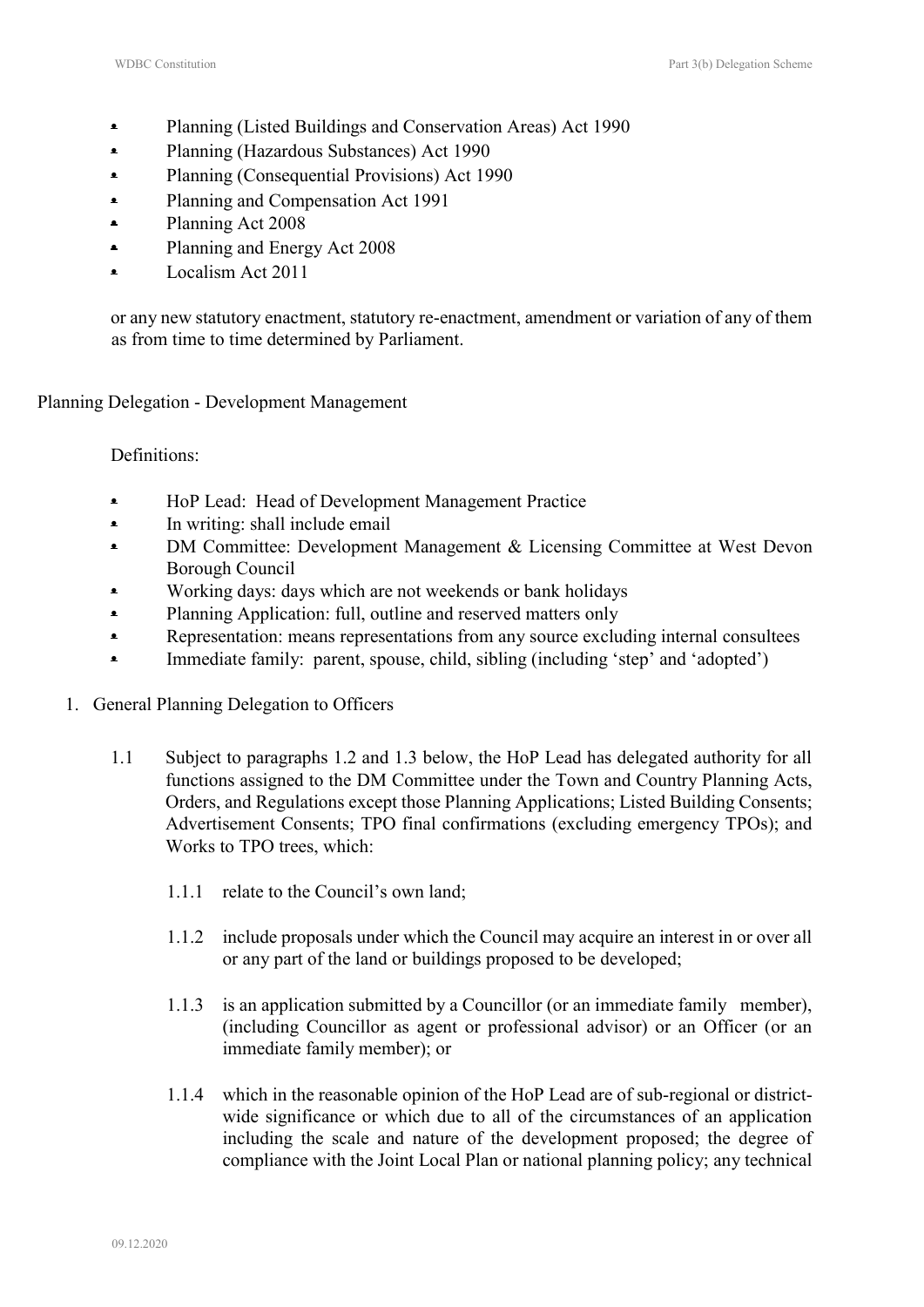issues raised; or the number of representations received etc it is appropriate for the application ought to be determined by the DM Committee.

- 1.2 In the case of Planning Applications, Listed Building Consents, Advertisement Consent Applications and TPO Confirmations (excluding emergency TPOs) and Works to TPO trees, where any written representations are received, including those from a Parish or Town Council, which are contrary to the HoP Lead's recommendations and where the representations are considered to raise material and relevant planning issues, the HoP Lead shall have delegated authority to determine these the matter in accordance with the HoP Lead's recommendation only where and subject to paragraph 1.3:
	- 1.2.1 agreement to issuing a delegated decision has been sought requested in writing from the Ward Member(s) and,
	- 1.2.2 no written request (supported by material planning reasons) to call the application to DM Committee has been received from the Ward Member(s) within the notification period. The notification period is defined as five working days. The notification period commences when the Ward Member has been notified of the request that a delegated decision be made.
- 1.3 Where the HoP Lead's recommendation is to grant planning permission subject to the completion of a section 106 agreement on the heads of terms set out in the report accompanying the request to issue a delegated decision and either:
	- 1.3.1 there is a material difference between the heads of terms and the final section 106 agreement; or
	- 1.3.2 it has not been possible to complete the section 106 agreement on those heads of terms within three months of the date on which the Ward Member agreed to the decision being dealt with under delegated powers or in the event that the Ward Member did not reply to the request to agree to the exercise delegated powers by the Hop Lead, the date by which the Ward Member was asked to reply,

the HoP Lead shall re-consult the Ward Member in accordance with paragraph 1.2. It would be expected that the Ward Member would only depart from their previous position where the change was material and of sufficient weight so as to be capable of tipping the planning balance, or in the case of the noncompletion of the section 106 agreement where the applicant has not engaged fully and as a result there is no realistic prospect of agreement being reached in the near future.

- 1.4 Where a Ward Member is unavailable for consultation (for whatever reason e.g. holiday, DPI or other interest) then s/he should nominate an alternative member to carry out this role and notify Member Services and the HoP Lead in writing
	- 2. Call-in to DM Committee by Members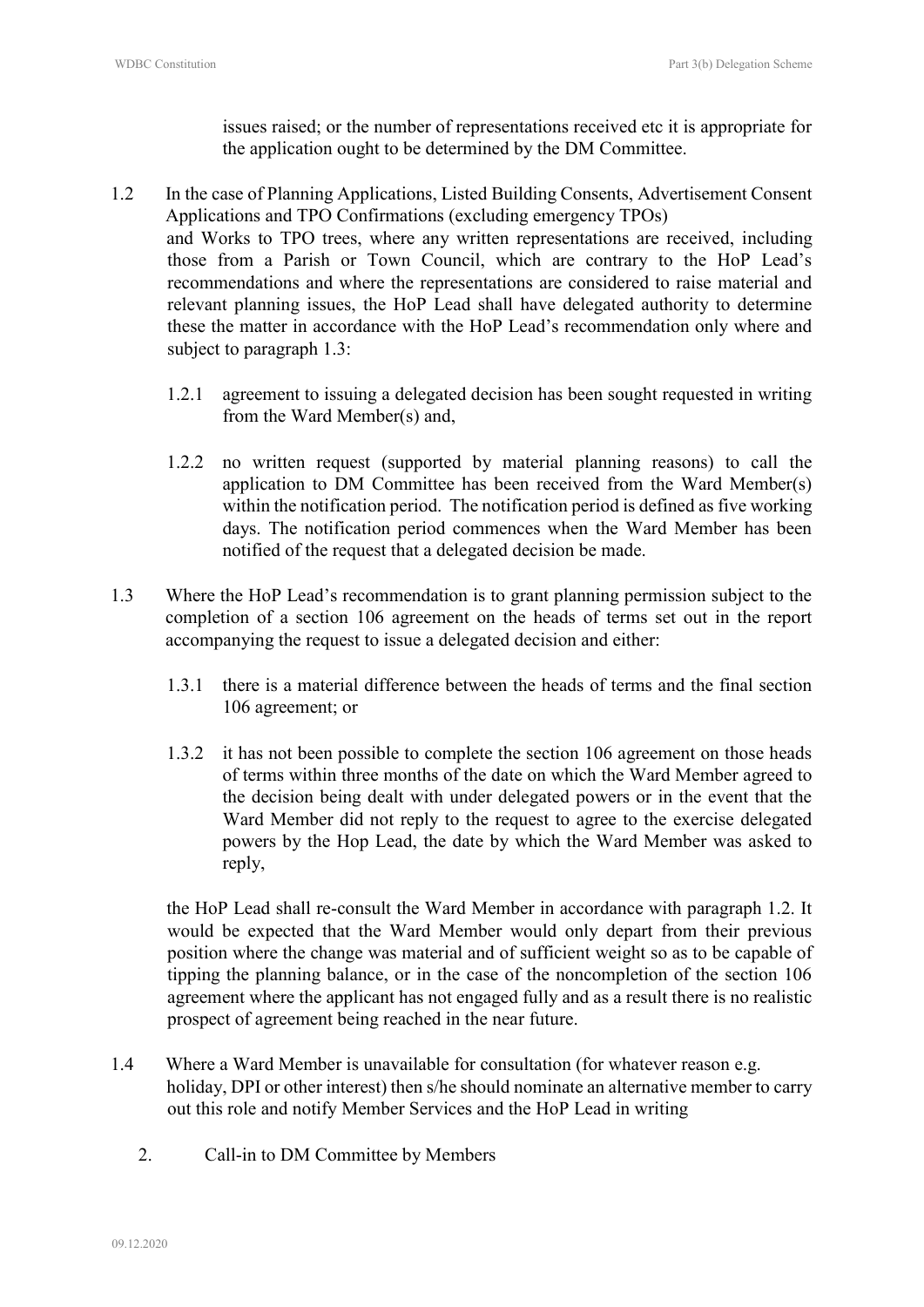- 2.1 Any Members can call any Planning Applications, Listed Building Consents, Advertisement Consents, TPO final confirmations (excluding emergency TPOs), and Works to TPO trees to DM Committee, by notifying the HoP Lead with material planning reasons, prior to the expiry of the public consultation period. Non-Ward Members will only call in an application after confirming that they have consulted with Ward Member(s).
- 2.2 Ward Members can call any Planning Applications, Listed Building Consents, Advertisement Consents, TPO final confirmations (excluding emergency TPOs), and Works to TPO trees in their ward to DM Committee by notifying the HoP Lead with material planning issues at any time prior to the expiry of the consultation period referred to on paragraph 1.2.2 above.
- 2.3 In the absence of a Member call-in request within the permitted time frames, the HoP Lead shall determine the matter.
- 2.4 Where a Ward Member is unavailable for consultation (for whatever reason e.g. holiday, DPI or other interest) then s/he should nominate an alternative member to carry out this role and notify Member Services accordingly in writing
	- 3. Action on decisions of the DM Committee

3.1 Where the Committee approves an application, the HoP Lead will issue the Approval Notice including such conditions as are reasonably required to give effect to the Committee's decision.

- 3.2 Where the Committee refuses an application which the HoP Lead recommended should be approved, the Committee shall give the reasons for the decision, but the HoP Lead shall determine the precise wording of the reasons for refusal.
- 4. Delegation in respect of Enforcement Action
	- 4.1 The HoP Lead has delegated authority to:
	- a. decide that no breach has been found
	- b. decide that it is not expedient to take enforcement action (in accordance with the Council's Enforcement Policy), unless notified by the Ward Member otherwise
	- c. invite regularising Planning Applications where appropriate
	- d. carry out all enforcement action (including but not limited to) issuing and serving Planning Contravention Notices, Untidy Site Notices, Stop Notices, Breach of Condition Notices and Building Preservation Notices, providing the relevant Ward Members are notified prior to such notices being issued or served
	- e. issue Enforcement Notices in respect of which Ward Member(s) have been notified in writing allowing 3 working days (with an extension of up to 48 hours to be granted if requested with good reason) for Members to request, in writing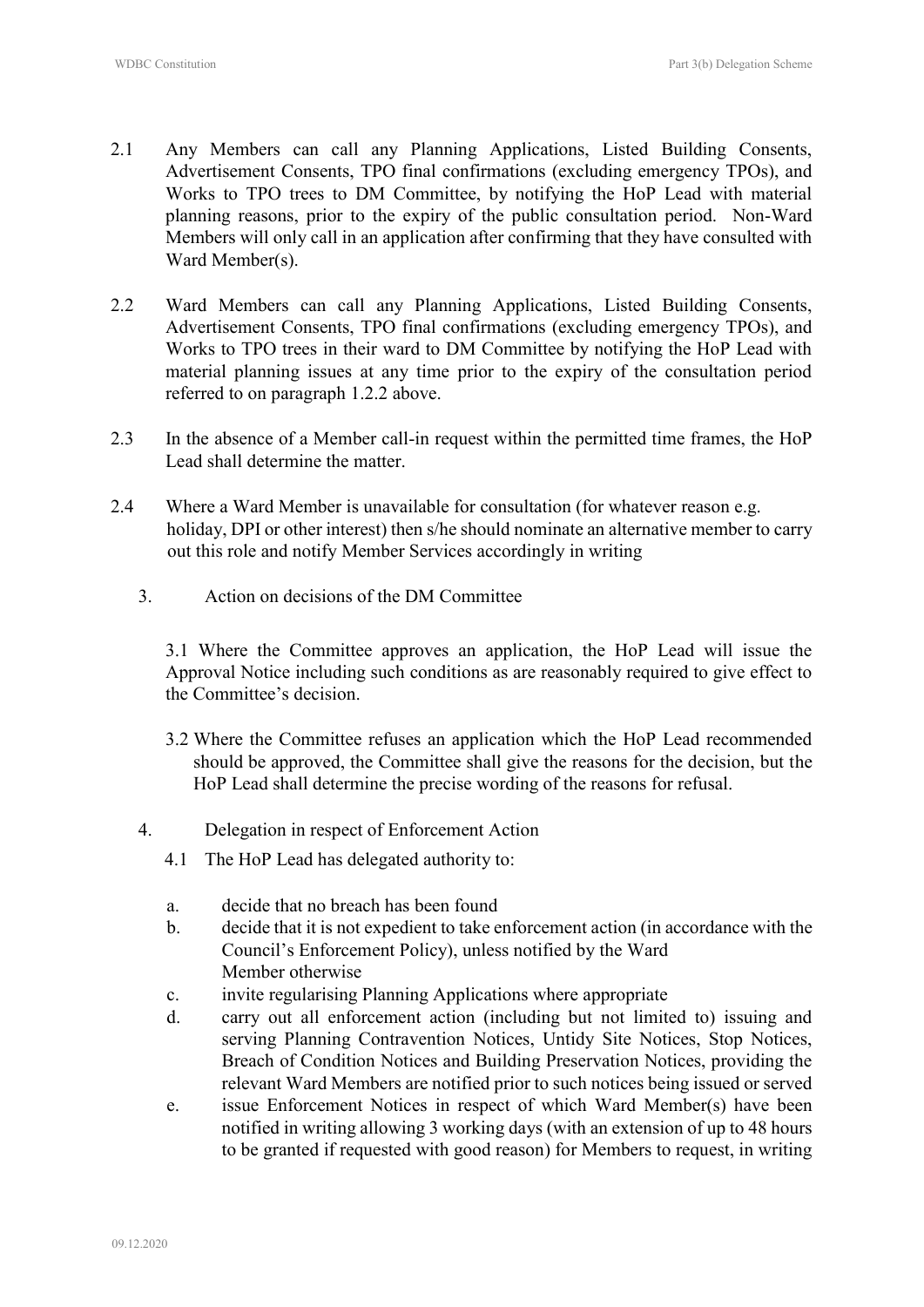supported by material planning reasons, that the proposed action is brought to the P&L Committee for decision and no such request has been received

f. take Prosecutions and Injunctions in respect of which Ward Member(s) have been notified in writing allowing 3 working days (with an extension of up to 48 hours to be granted if requested with good reason) for Members to request, in writing supported by material planning reasons, that the proposed action is brought to the P&L Committee for decision and no such request has been received

SAVE that the Monitoring Officer has delegated authority to take a Prosecution or Injunction where the Council's position would be compromised if action is not taken urgently

- 4.2 The HoP Lead may refer complex matters to the Committee at his/her discretion, or where there are relevant budgetary implications.
	- 5. Section 106 Agreements
- 5.1 The HoP Lead may:
	- 5.1.1 authorise the execution of a section 106 agreement where required in advance of the grant of planning permission or in connection with a planning appeal against the refusal of permission by the Council.
	- 5.1.2 in consultation with the Ward Member(s), vary the terms of a section 106 agreement (or take such other action as necessary) to secure the objectives of the DM Committee which agreed the 106 agreement

Temporary Delegation to the Head of Development Management until 7 May 2021

The HoP Lead shall have authority (until 7 May 2021) to determine (in consultation with the Chairman and Vice Chairman of the DM Committee, Ward Members and the Monitoring Officer) planning applications, Listed Building consents, advertising consents, TPO confirmations and works to trees submitted by Officers (or an immediate family member) and Members (or immediate family members (and including a Councillor's agent or professional advisor)). In all other respects such applications will be determined in accordance with the Delegation to Officers set out in the DM Committee's Terms of Reference and 'Delegation to Officers' set out above

# iv) Licensing

### Responsibilities

To be responsible for all of the Council's licensing functions

• To review and recommend to Council: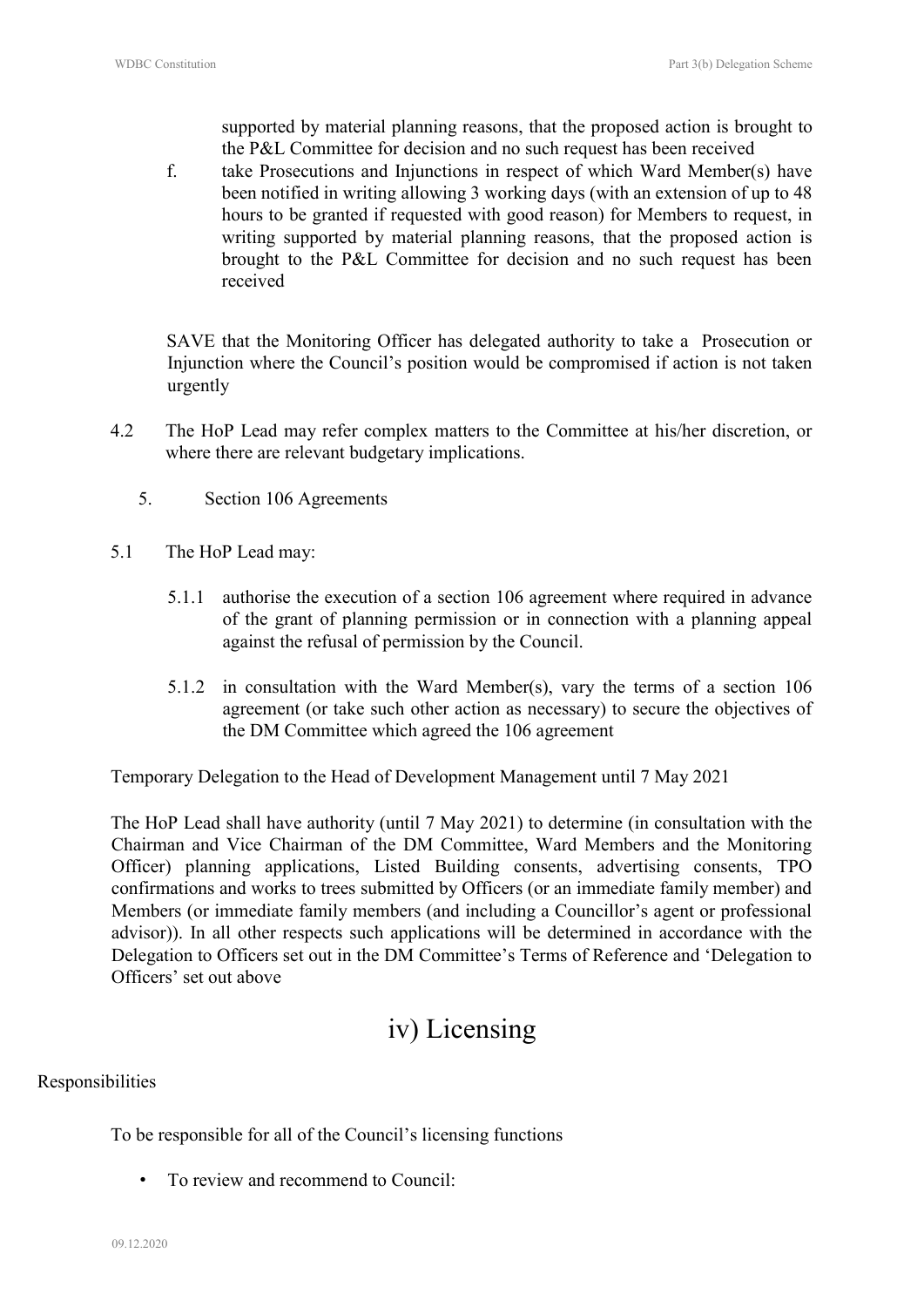- the Licensing Statement of Policy
- the Gambling Statement of Principles
- the Policy not to permit casinos
- To review and be responsible for all other Licensing Policies
- To determine whether to refuse to grant a licence for the following licensing functions;
- Street Trading Licence (South Hams)
- Zoo Licensing
- Sex Establishments
- Houses in Multiple Occupation
- To determine such other applications as referred to the DM Committee by the Head of Practice for Environmental Health.

Licensing sub-committee (taxis and other miscellaneous licences)

• To determine whether to revoke or suspend a Hackney Carriage / Private Hire Driver or Private Hire Operator License

Licensing sub-committee (alcohol and gambling)

a) Licensing sub-committees have the following responsibilities in relation to functions under the Licensing Act 2003:

- Applications for personal licences if there is a police objection
- Applications for personal licences with unspent convictions all cases
- Review of personal licences if there is a police objection
- Applications for premises licence/club premises certificate if a relevant representation is made
- Applications for provisional statement if a relevant representation is made
- Application to vary premises licence/club premises certificate if a relevant representation is made
- Applications to vary designated premises supervisor if police objection made
- Applications for transfer of premises licence if police objection
- Applications for interim authorities  $-$  if a police objection
- Applications to review premises licence/club premises certificate all cases
- Decision to object when Council is a consultee and not relevant authority all cases
- Determination of a police or Environmental Health objection to a temporary event notice all cases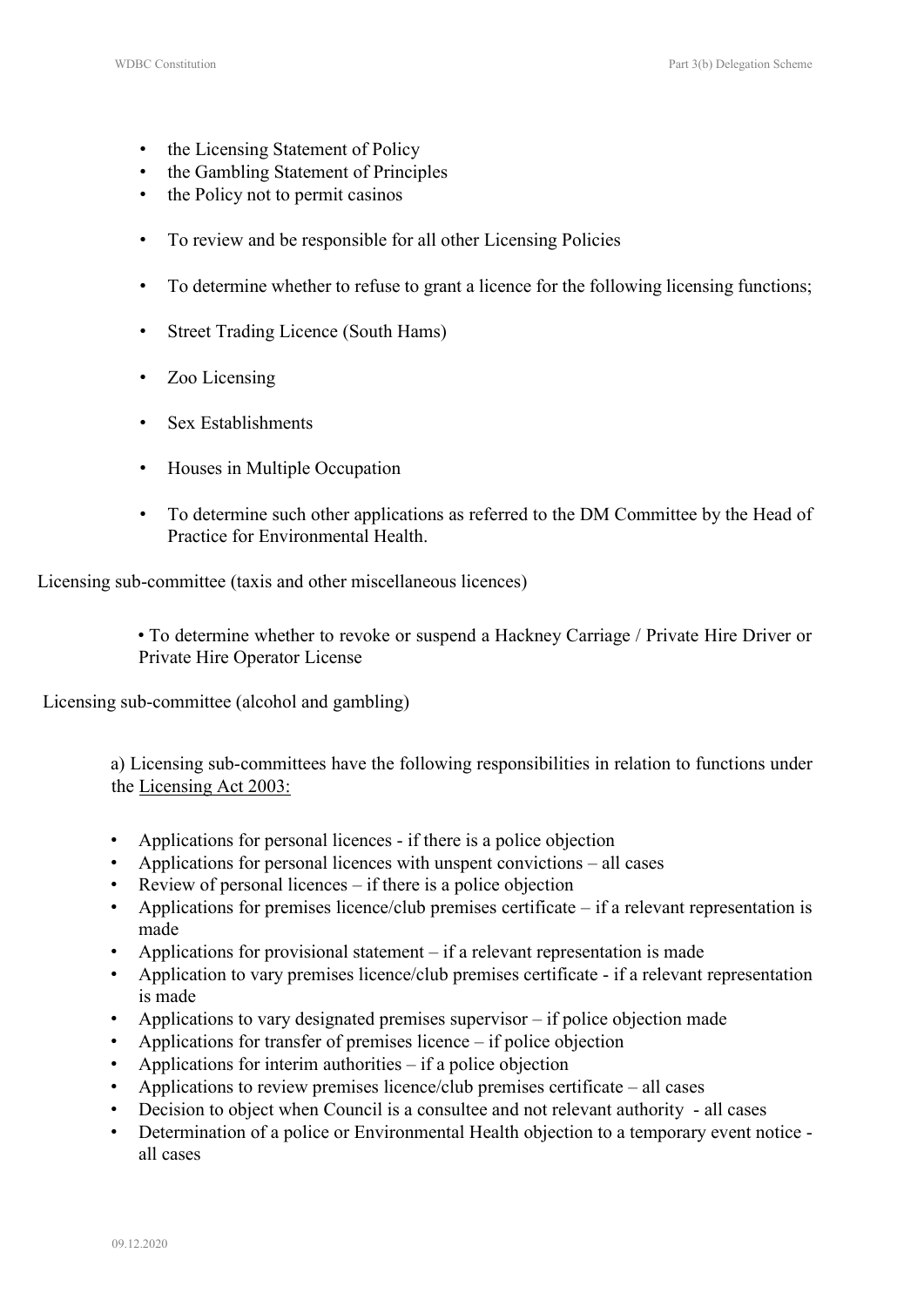b) Licensing sub-committees have the following responsibilities in relation to the Gambling Act 2005:

- Application for premises licence: if a relevant representation has been made and not withdrawn
- Application for a variation to a licence: if a representation has been made and not withdrawn
- Application for a transfer of a licence: where representations have been received from the Gambling Commission
- Application for a provisional statement: if a representation has been made and not withdrawn
- Review of a premises licence
- Application for club gaming/club machine permits: where objections have been made and not withdrawn, or where refusal proposed
- Temporary use notice: Decision to give a counter notice, or where objection notice received
- Fees

# Temporary Delegation up until 7 May 2021

The Head of Development Management shall have authority (until 7 May 2021) to determine (in consultation with the Chairman of Development Management

Committee, Ward Members and the Monitoring Officer) planning applications, Listed Building consents, advertising consents, TPO confirmations and works to trees submitted by Officers and Members (or immediate family members including a councillor's agent or professional advisor). In all other respects such applications will be determined in accordance with the Delegation to Officers set out in the DM Committee's terms of reference and 'Delegation to Officers' set out in this Constitution.

# Head of Practice for Environmental Health

Shall have the delegated authority:

- To determine whether to refuse to grant an application for Hackney Carriage or Private Hire Vehicle Licence.
- To determine in consultation with the Chair and Vice-chair of the P&L Committee whether to revoke a Hackney Carriage or Driver licence in situations of urgency ('urgency' to be determined by the Community of Practice Lead for Environmental Health).
- To refer such applications which, in the opinion of the Community of Practice Lead for Environmental Health, should be determined by the Licensing Committee.
- To determine applications for Licences under the following areas of work not previously delegated to other committees or individuals;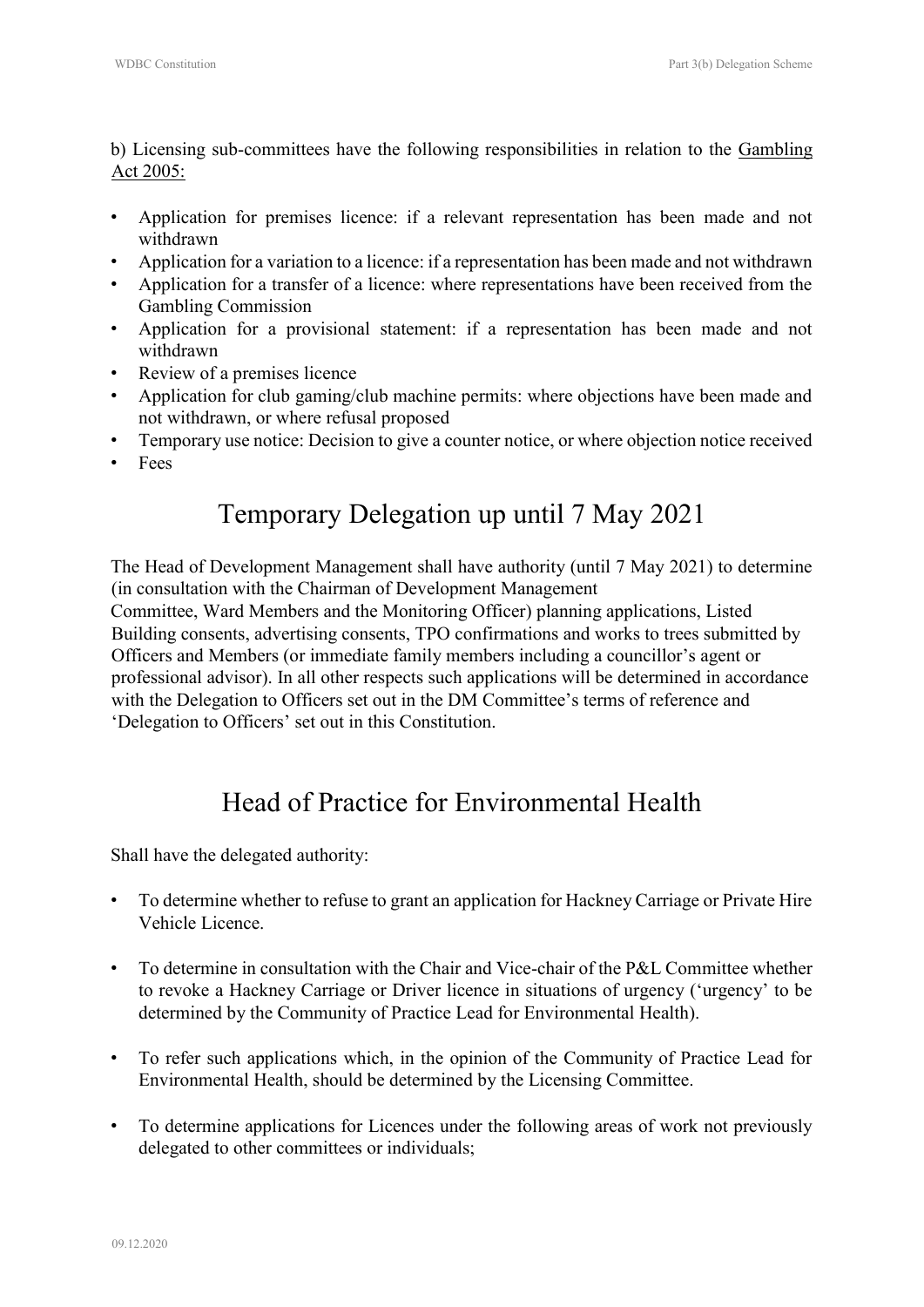- o Public Health (e.g. Animal Boarding Establishments, Dangerous Wild Animals, Pet Shop, Riding Establishments, Skin Piercing and other special treatments).
- o Public Safety (e.g. Alcohol and entertainment licences, personal licences, club premises certificates, Hypnotism licences, Gambling licences etc.)
- o Housing (e.g. Selective licensing of residential accommodation, Licensing of houses in multiple occupation, Licensing of camping sites,

Licensing of caravan sites) o Environmental (e.g. Environmental Permits, Licensing of scrap metal dealers)

- To investigate complaints relating to licensed and licensable activities with the relevant powers of entry in order to undertake these investigation.
- To instigate informal or formal action in order to resolve complaints or unlicensed activities and take appropriate action or remedy.
- To undertake formal consultations on amendments to policy, (or fares in accordance with the Maximum Chargeable Fare setting policy South Hams only)
- Authority to suspend licences in situations of urgency where there are reasonable grounds to do so (where urgency is determined by the Community of Practice Lead for Environmental Health

# v) Local Land Charges

 $\Box$  To provide and administer a comprehensive Land Charges system.

2. Budget

To have authority for spending within the allocated budget.

- 3. Fees
- To keep under review the fees and charges for the Committee's services where statutory authority exists for the levying of such charges and to levy the same where, in the opinion of the Chief Finance Officer, the levying of such charges will not give rise to a material adverse impact on the overall budget of the Council. In all other circumstances, the Committee to recommend the levying of fees and charges to the Hub Committee.

# 2.6 Standards Committee

### Composition

1. Membership of the Standards Committee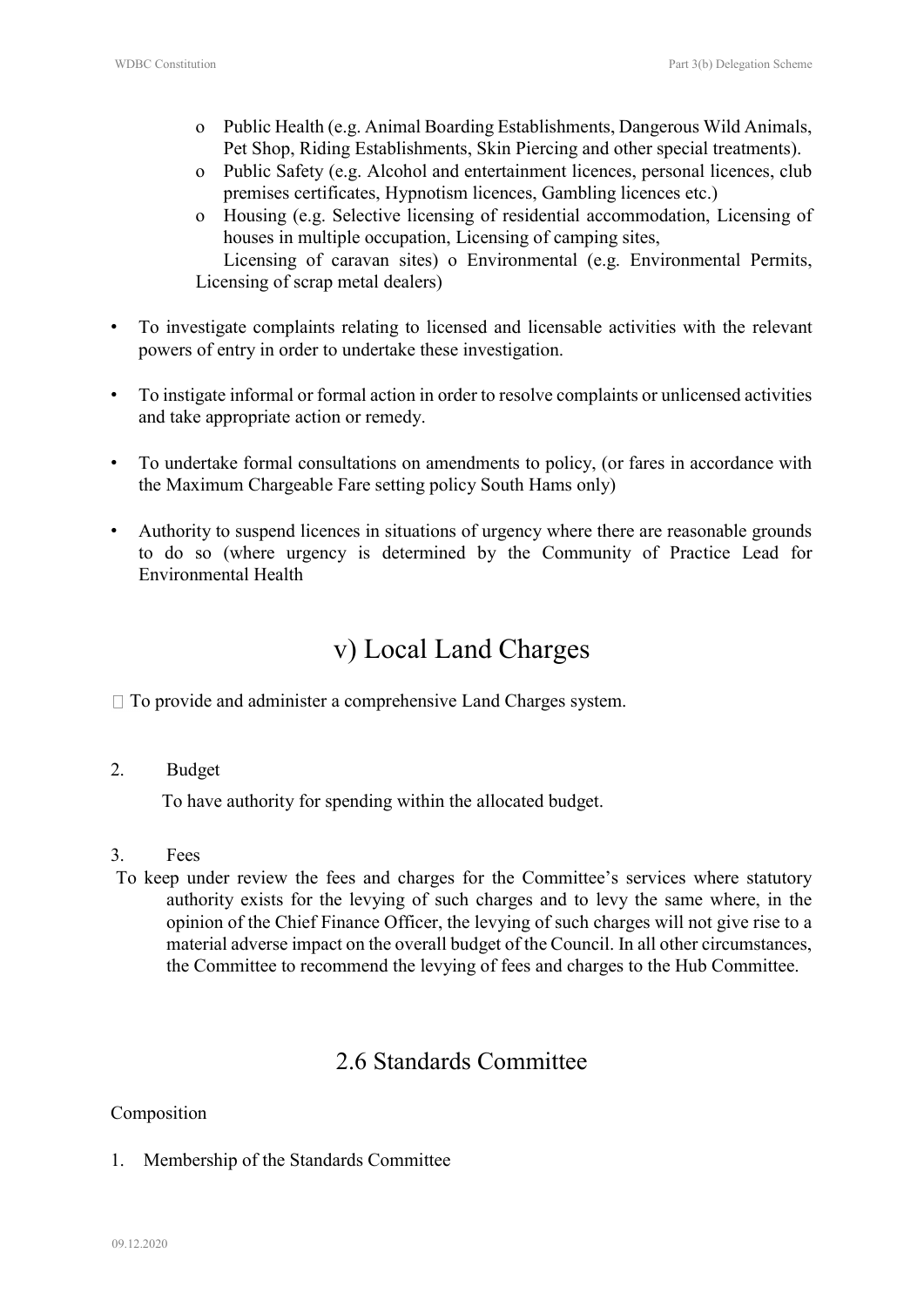- 1.1. The Standards Committee shall comprise five Members of the Council
- 1.2. The Chairman and Vice Chairman shall be appointed by the Council in accordance with the Council's Procedure rules in Part 4 of the Constitution.
- 1.3. The Standards Committee may co-opt up to two parish / town council representatives from a parish/town council in the Borough
- 2. Membership of Sub-committees of the Standards Committee
	- 2.1. The Standards Committee shall appoint sub-committees of three members to deal with specific standards complaints in accordance with the Dealing with (Standards) Complaints Policy and Hearing Policy
	- 2.2. Sub-committees will consult (where co-opted) parish / town councillors on decisions relating to town or parish councillors
- 3. Quorum for the Standards Committee and its sub-committees:
	- 3.1. Three members for the duration of the meeting.
- 4. Roles and functions of the Standards Committee
	- 4.1. To promote and maintain high standards of conduct by Councillors and coopted Members;
	- 4.2. To assist Councillors and co-opted Members to observe the Members' Code of Conduct;
	- 4.3. To advise the Council on the adoption or revision of the Members' Code of Conduct, and on matters relating to the ethical conduct of the Council and its Members;
	- 4.4. To advise and train Councillors and co-opted Members on matters relating to the Code of Conduct;
	- 4.5. To grant dispensations to Borough Councillors (and where relevant, co-opted Members to the Borough Council) from requirements relating to Disclosable Pecuniary interests in the following circumstances:
		- 4.5.1. Where so many members of the decision-making body have a Disclosable Pecuniary Interest that Political Balance would be affected
		- 4.5.2. It is in the interests of the inhabitants that a dispensation be granted, or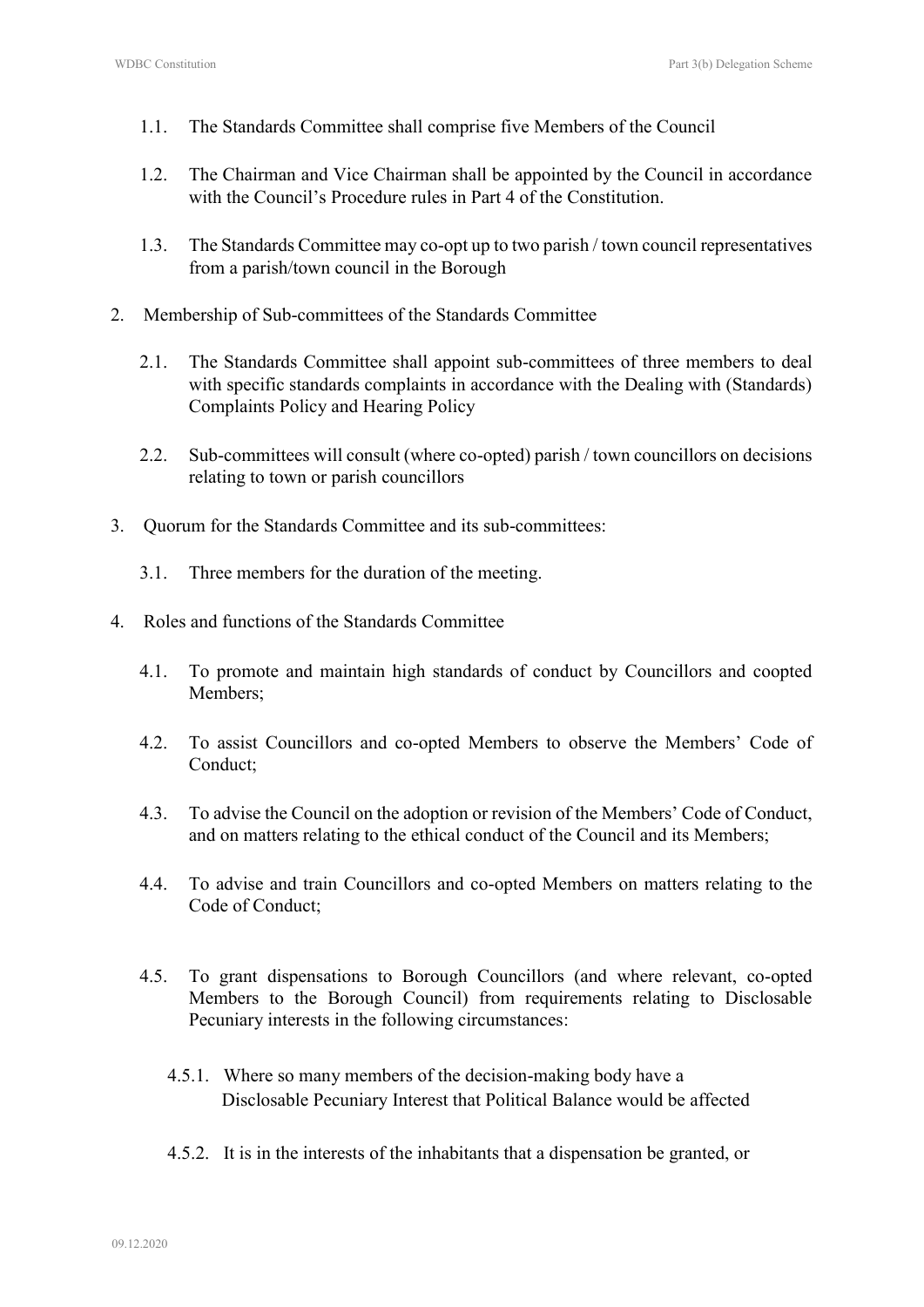- 4.5.3. It is appropriate to grant a dispensation
- 4.6. The Monitoring Officer can grant dispensations where so many members have a Disclosable Pecuniary Interest that it would impede the transaction of the business of the Council
- 4.7. The Monitoring Officer (in consultation with the Chairman and Vice-Chairman) or the Standards Sub-committee can grant dispensations in cases 4.5.1 – 4.5.3 where it would not be expedient to wait until the next scheduled Standards Committee meeting
- 4.8. To consult the Independent Person(s) in accordance with the Dealing with Complaints Policy and Hearing Policy.
- 4.9. To be responsible for the Dealing with Complaints Policy and Hearing Policy.
- 4.10. To consider complaints alleging a breach of the Code of Conduct by Borough Councillors (and any co-opted members where relevant) and those members of town and parish councils in the Borough of West Devon as referred by the Monitoring Officer.
- 4.11. To receive Investigation reports and to carry out hearings (including sanctions) in respect of allegations of misconduct for Borough members (and co-opted members where relevant) and town/parish council members and to recommend sanctions or other recommendations/actions.
- 5. Roles and functions of the Standards sub-committees
	- 5.1. To consider complaints alleging members' breach of the Code of Conduct as referred by the Monitoring Officer
	- 5.2. To receive investigation reports and carry out Hearings (including consideration of sanctions or other actions) in respect of allegations of misconduct
- 6. Budget

To have authority for spending within the allocated budget. DELEGATION TO OTHER COUNCIL BODIES

# Council Tax Setting Panel

The Council Tax Setting Panel shall comprise four Members including the Leader, Deputy Leader, Leader of the Opposition, and the Mayor (or their specifically nominated substitutes) and shall meet annually following the Council's agreement of the budget for the forthcoming year following the notifications set out below.

The Council Tax Setting Panel has the following functions: